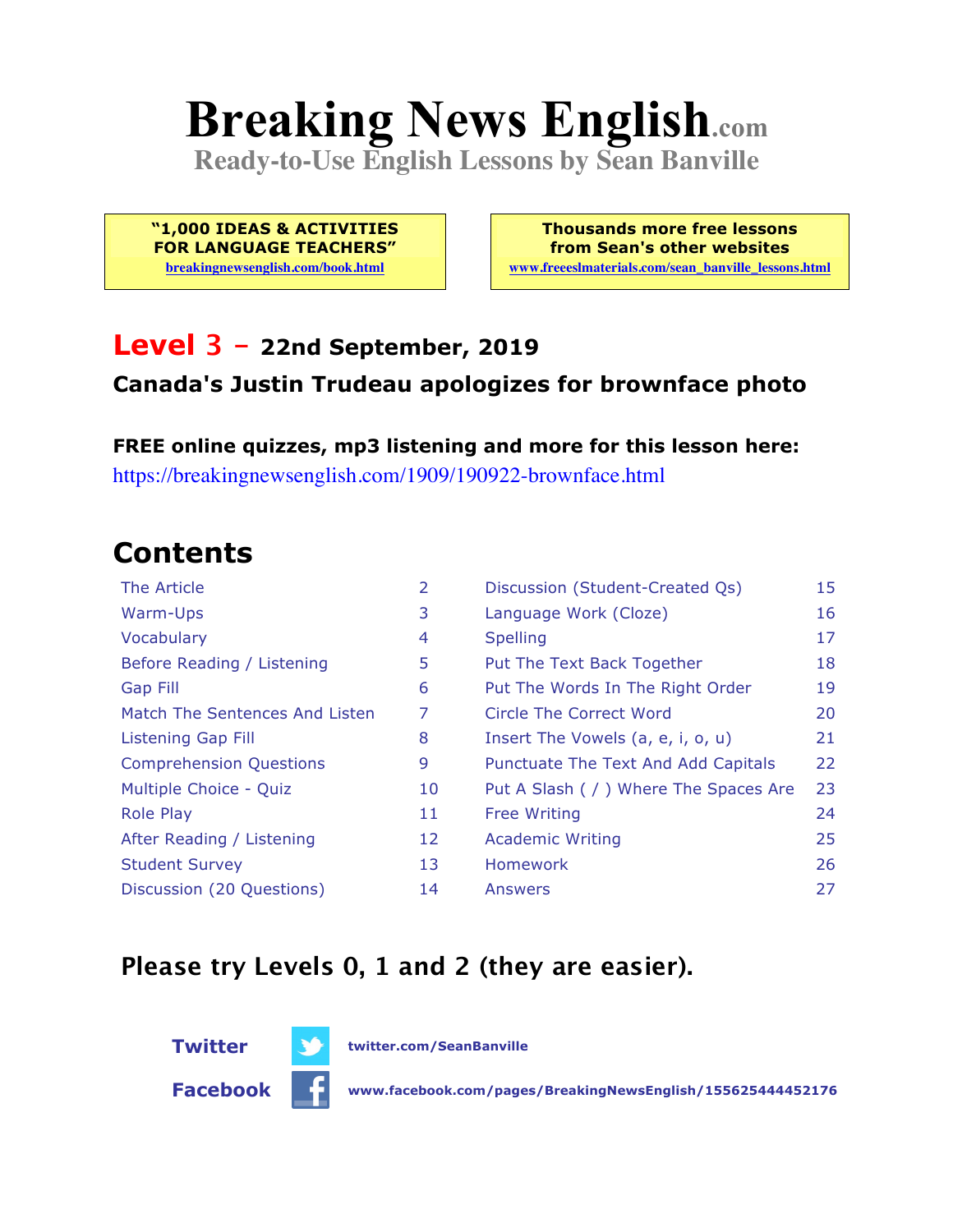### **THE ARTICLE**

From https://breakingnewsenglish.com/1909/190922-brownface.html

The Prime Minister of Canada, Justin Trudeau, has apologized for a photo of him in brownface. This is the wearing of face make-up to look like a brown-skinned person. It used to be common in theatrical shows, but it is racist, offensive and disrespectful. The photo of Mr Trudeau wearing brownface was given to Time magazine on Wednesday. It was taken when he was a teacher in 2001. He was attending an end-of-year school gala that had an Arabian Nights theme. He put on dark brown make-up to dress as a character from Aladdin. Mr Trudeau said he was sorry for the photo. He told reporters: "I shouldn't have done it. I should have known better, but I didn't. And I'm really sorry."

The photo could mean trouble for Mr Trudeau. He is running for reelection as Canada's leader and is neck-and-neck in the polls. His biggest rival told reporters: "Like all Canadians, I was extremely shocked and disappointed when I learned of Justin Trudeau's actions this evening. Wearing brownface is an act of open mockery and racism. It was just as racist in 2001 as it is in 2019." He added: "What Canadians saw this evening was someone...who's not fit to govern this country." Another election hopeful, Jagmeet Singh, said "We see one Mr. Trudeau in public, and I'll be honest with you, he seems really nice - very friendly, very warm....But behind closed doors, he seems like he's a different Mr. Trudeau."

Sources: https://edition.**cnn.com**/2019/09/18/americas/justin-trudeau-brownface-photo-canada/index.html https://**torontosun.com**/opinion/columnists/lilley-2 https://**vancouversun.com**/news/local-news/trudeaus-brownface-mistake-could-cost-him-in-b-cswing-ridings-expert-says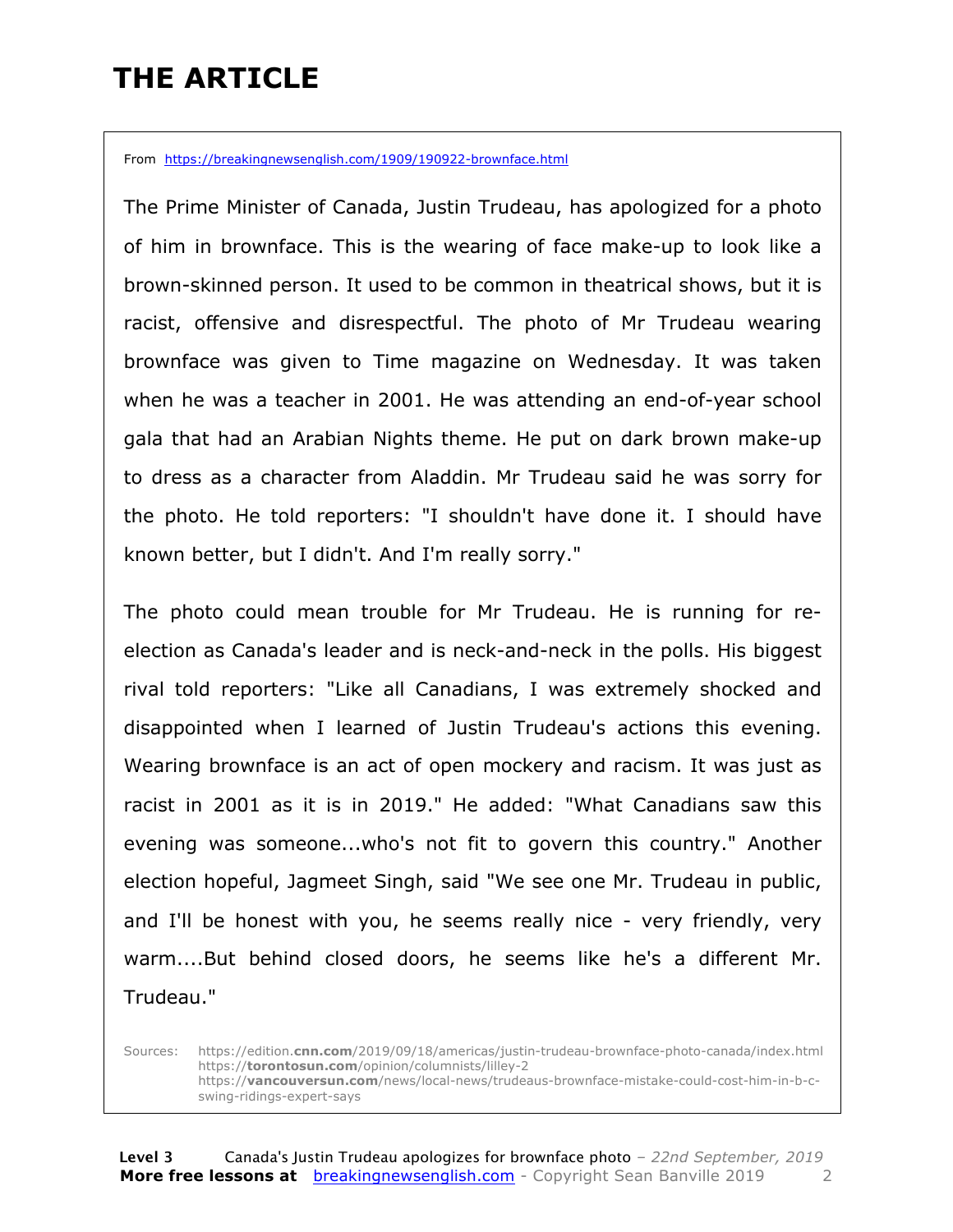#### **WARM-UPS**

**1. BROWNFACE:** Students walk around the class and talk to other students about brownface. Change partners often and share your findings.

**2. CHAT:** In pairs / groups, talk about these topics or words from the article. What will the article say about them? What can you say about these words and your life?

apologized / brownface / make-up / theatrical / disrespectful / gala / character / sorry trouble / re-election / polls / disappointed / racism / evening / in public / closed doors

Have a chat about the topics you liked. Change topics and partners frequently.

**3. QUIT:** Students A **strongly** believe Justin Trudeau should quit; Students B **strongly** believe he shouldn't. Change partners again and talk about your conversations.

**4. ∼ISM:** Why do these ~isms exist? How can we stop them? Complete this table with your partner(s). Change partners often and share what you wrote.

|           | <b>Why It Exists?</b> | <b>How To Stop It?</b> |
|-----------|-----------------------|------------------------|
| Racism    |                       |                        |
| Sexism    |                       |                        |
| Ageism    |                       |                        |
| Fascism   |                       |                        |
| Terrorism |                       |                        |
| Vandalism |                       |                        |

**5. PHOTO:** Spend one minute writing down all of the different words you associate with the word "photo". Share your words with your partner(s) and talk about them. Together, put the words into different categories.

**6. ROLE MODELS:** Rank these with your partner. Put the people most responsible for being a good role model at the top. Change partners often and share your rankings.

- national leader
- teacher
- parent
- sports star
- celebrity
- community leader
- rock star
- religious leader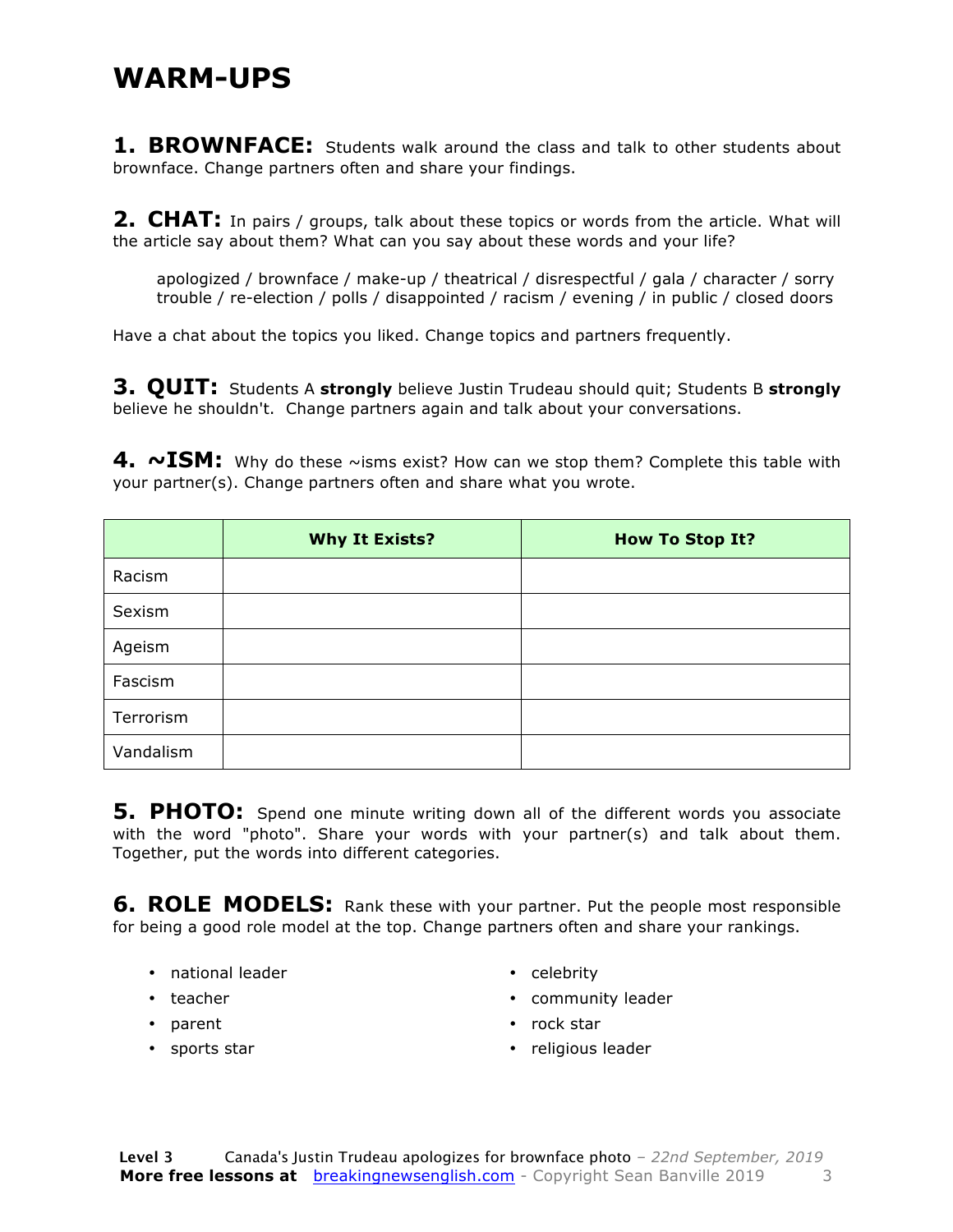### **VOCABULARY MATCHING**

#### **Paragraph 1**

| 1. | apologized | а. | Causing someone to feel deeply hurt, upset,<br>or angry.                              |  |  |  |  |
|----|------------|----|---------------------------------------------------------------------------------------|--|--|--|--|
| 2. | make-up    | b. | Cosmetics such as lipstick or powder put on<br>the face, used to make it look better. |  |  |  |  |
| 3. | common     | c. | Of, for, or relating to acting, actors, or the<br>theater.                            |  |  |  |  |
| 4. | theatrical | d. | Said you are sorry for doing something<br>wrong.                                      |  |  |  |  |
| 5. | racist     | e. | A part played by an actor.                                                            |  |  |  |  |
| 6. | offensive  | f. | Occurring, found, or done often.                                                      |  |  |  |  |
| 7. | character  | g. | Going to or being at an event.                                                        |  |  |  |  |

#### **Paragraph 2**

| 8.  | running       | h. | A person competing with another for the<br>same thing.                                                     |  |  |  |  |
|-----|---------------|----|------------------------------------------------------------------------------------------------------------|--|--|--|--|
| 9.  | neck-and-neck | i. | A record of the number of votes cast in an<br>election or of how people might vote.                        |  |  |  |  |
| 10. | polls         | j. | A person who believes, shows or feels they<br>are better than other people with a different<br>skin color. |  |  |  |  |
| 11. | rival         | k. | The action of taking part in an election to<br>become leader.                                              |  |  |  |  |
| 12. | extremely     | L. | In the same position in a<br>race<br>or.<br>competition.                                                   |  |  |  |  |
| 13. | racist        | m. | In view of other people; when other people<br>are present.                                                 |  |  |  |  |
| 14. | in public     | n. | Very, very, very.                                                                                          |  |  |  |  |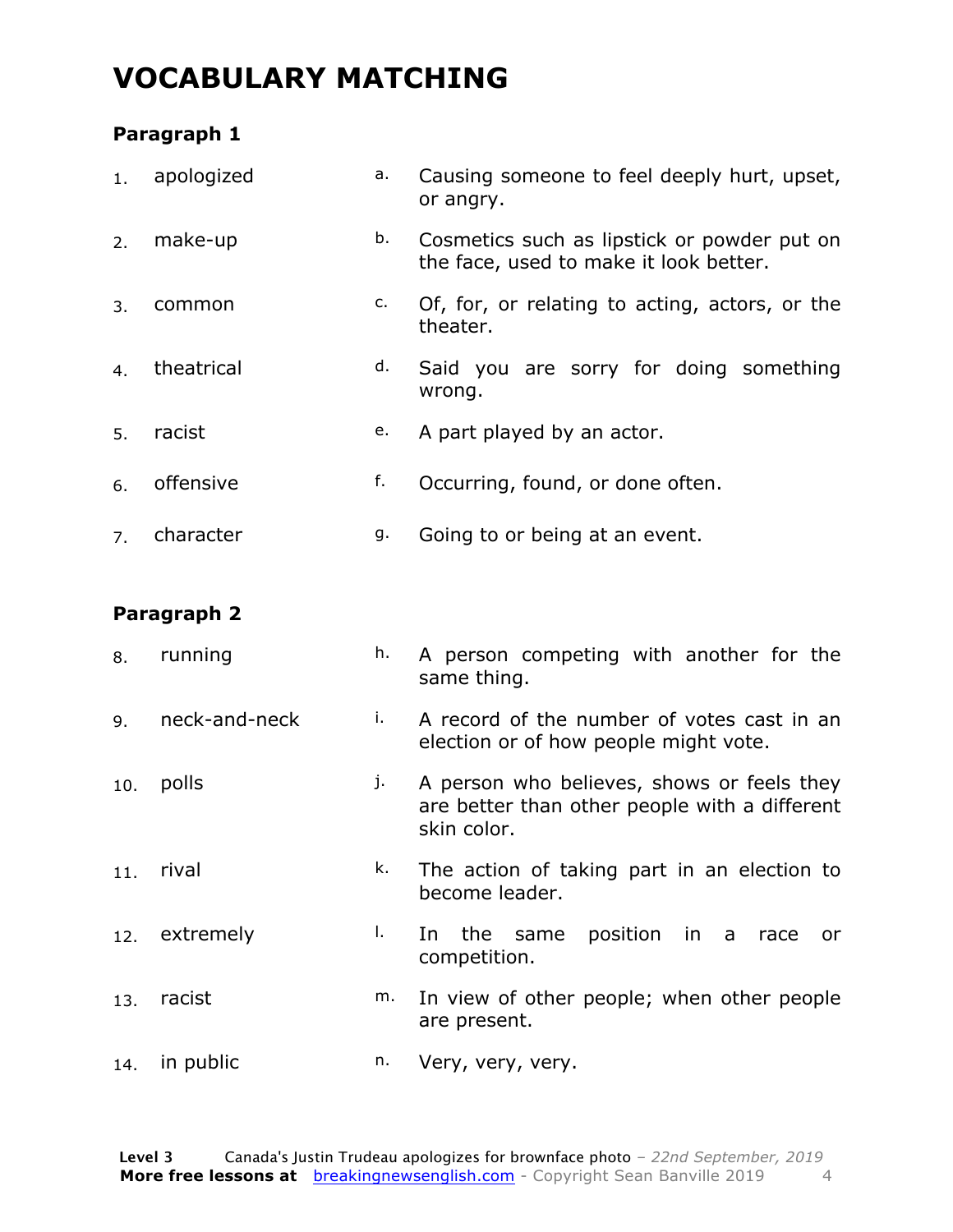### **BEFORE READING / LISTENING**

From https://breakingnewsenglish.com/1909/190922-brownface.html

#### **1. TRUE / FALSE:** Read the headline. Guess if a-h below are true (T) or false (F).

- a. Justin Trudeau is the President of Canada. **T / F**
- b. The article said brownface used to be common in theatrical shows. **T / F**
- c. A photo of Mr Trudeau in brownface was given to Vogue magazine. **T / F**
- d. Mr Trudeau dressed up as the character Aladdin. **T / F**
- e. The article said Mr Trudeau is far ahead in the polls. **T / F**
- f. Mr Trudeau's rival said he was shocked at Trudeau's actions. **T / F**
- g. The rival said Mr Trudeau was not fit to govern Canada. **T / F**
- h. A politician said Mr Trudeau is a different person behind closed doors. **T / F**

#### **2. SYNONYM MATCH:** (The words in **bold** are from the news article.)

- **1. apologized 2. make-up 3. racist 4. gala 5. character 6. trouble 7. neck-and-neck 8. fit 9. honest 10. warm**
- a. bigoted
- b. truthful
- c. party
- d. level
- e. cosmetics
- f. friendly
- g. role
- h. said sorry
- i. suitable
- j. concern

#### **3. PHRASE MATCH:** (Sometimes more than one choice is possible.)

- 1. This is the wearing
- 2. it is racist, offensive
- 3. He was attending an end-of-
- 4. dress as a
- 5. I should have known better,
- 6. The photo could mean
- 7. neck-and-neck
- 8. I was extremely shocked and
- 9. someone who's not fit
- 10. behind closed
- a. doors
- b. trouble for Mr Trudeau
- c. but I didn't
- d. disappointed
- e. of face make-up
- f. year school gala
- g. to govern this country
- h. in the polls
- i. character from Aladdin
- j. and disrespectful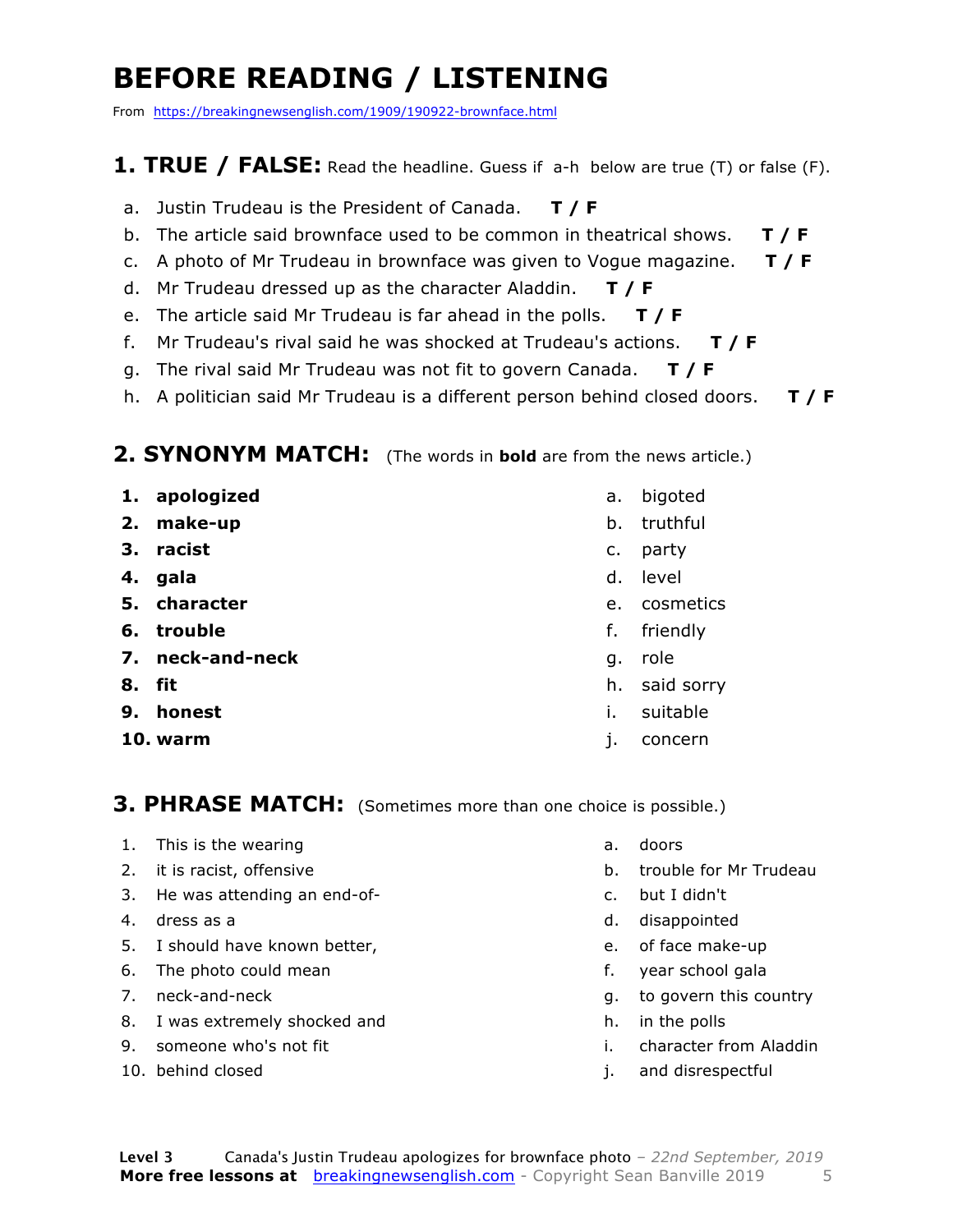### **GAP FILL**

From https://breakingnewsenglish.com/1909/190922-brownface.html

The Prime Minister of Canada, Justin Trudeau, has  $(1)$  \_\_\_\_\_\_\_\_\_\_\_\_\_\_ for a photo of him in brownface. This is the (2) \_\_\_\_\_\_\_\_\_\_\_\_ of face make-up to look like a brown-skinned person. It used to be (3) \_\_\_\_\_\_\_\_\_\_\_\_ in theatrical shows, but it is racist, (4) \_\_\_\_\_\_\_\_\_\_\_\_ and disrespectful. The photo of Mr Trudeau wearing brownface was given to Time magazine on Wednesday. It was taken when he was a teacher in 2001. He was attending an end-of-year school (5) \_\_\_\_\_\_\_\_\_\_\_\_ that had an Arabian Nights (6) \_\_\_\_\_\_\_\_\_\_\_\_\_\_\_\_. He put on dark brown make-up to dress as a character from Aladdin. Mr Trudeau said he was  $(7)$  \_\_\_\_\_\_\_\_\_\_\_\_\_\_\_\_ for the photo. He told reporters: "I shouldn't have done it. I should have known (8) \_\_\_\_\_\_\_\_\_\_\_\_, but I didn't. And I'm really sorry." *offensive better wearing theme sorry apologized common gala*

The photo could (9) \_\_\_\_\_\_\_\_\_\_\_\_\_\_\_\_ trouble for Mr Trudeau. He is running for re-election as Canada's (10) and is neck-and-neck in the polls. His biggest rival told reporters: "Like all Canadians, I was (11) \_\_\_\_\_\_\_\_\_\_\_\_ shocked and disappointed when I learned of Justin Trudeau's actions this (12) The manner of  $\overline{I}$ Wearing brownface is an act of open mockery and racism. It was just as (13) \_\_\_\_\_\_\_\_\_\_\_\_ in 2001 as it is in 2019." He added: "What Canadians saw this evening was someone...who's not (14) \_\_\_\_\_\_\_\_\_\_\_\_ to govern this country." Another election hopeful, Jagmeet Singh, said "We see one Mr. Trudeau in public, and I'll be (15) \_\_\_\_\_\_\_\_\_\_\_\_\_ with you, he seems really nice very friendly, very warm....But behind closed (16) \_\_\_\_\_\_\_\_\_\_\_\_\_\_, he seems like he's a different Mr. Trudeau." *fit extremely doors mean racist leader honest evening*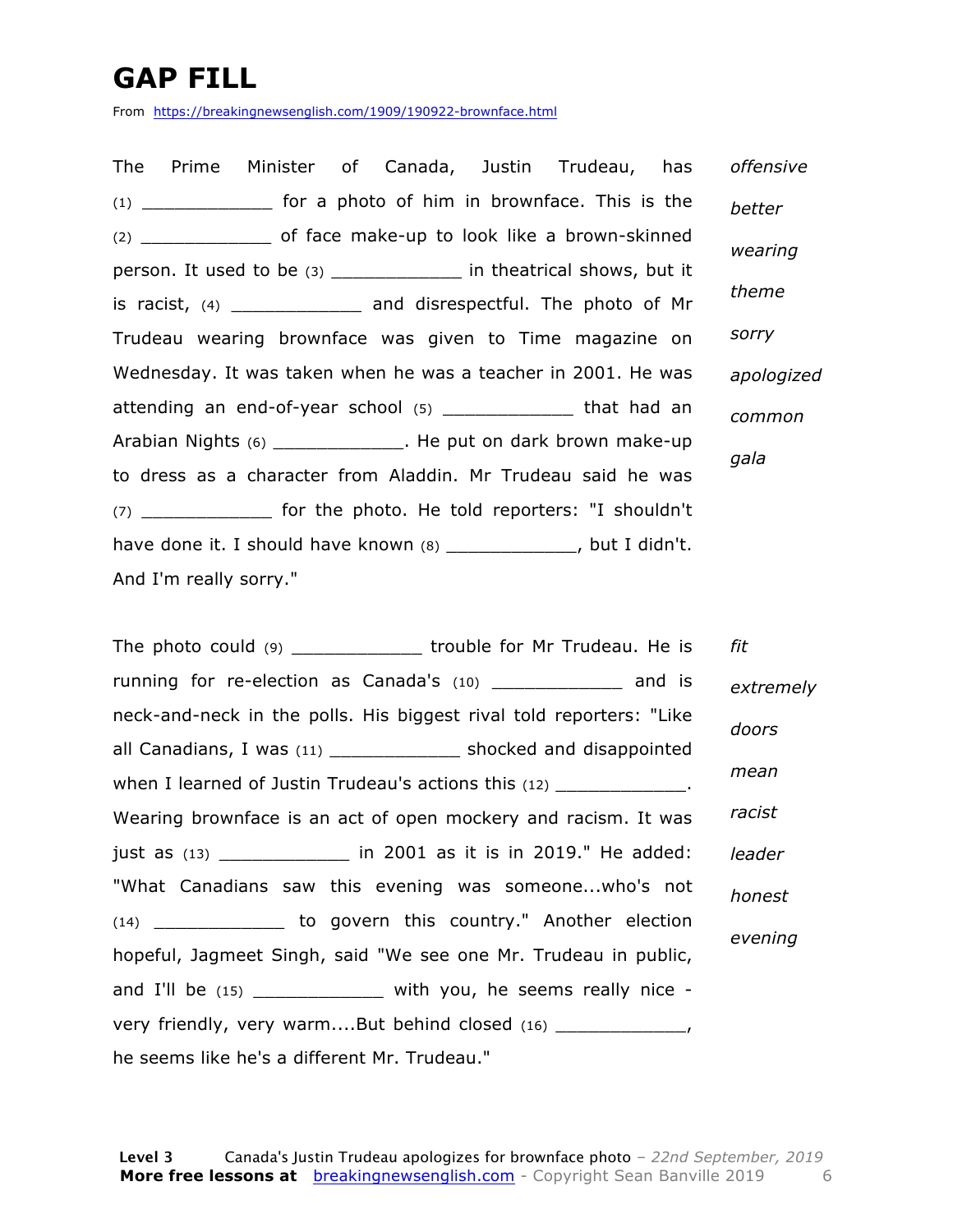#### **LISTENING – Guess the answers. Listen to check.**

From https://breakingnewsenglish.com/1909/190922-brownface.html

| 1) The Prime Minister of Canada, Justin Trudeau, has ______ photo<br>a. apologies for a                                                                             |
|---------------------------------------------------------------------------------------------------------------------------------------------------------------------|
| b. apologizing for a<br>c. apologizes for a<br>d. apologized for a                                                                                                  |
| 2) This is the wearing of face make-up to look like a _______ person<br>a. brown-skin<br>b. brown-skin and                                                          |
| c. browns-kin<br>d. brown-skinned                                                                                                                                   |
| 3) It used to be common in theatrical shows, but ______<br>a. it is racy<br>b. it is race is<br>c. it is racist<br>d. it is race cyst                               |
| 4) It was taken when he was a teacher in 2001. He was attending an end-of-year ______<br>a. school gala<br>b. school color<br>c. school gull<br>d. school gull a    |
| 5) Mr Trudeau said he was sorry for the photo. He told reporters: "I shouldn't ______."<br>a. have do it<br>b. have been it<br>c. have doing it<br>d. have done it  |
| 6) The photo could mean trouble for Mr Trudeau. He is running ________<br>a. four reel election<br>b. for real action<br>c. for re-election<br>d. for real election |
| 7) Canada's leader and is neck-and- sum polls<br>a. neck in the<br>b. face in the<br>c. shoulders in the<br>d. foot in the                                          |
| 8) What Canadians saw this evening was someonewho's not _______<br>a. fits to govern<br>b. flit to govern<br>c. fit to govern<br>d. frit to govern                  |
| 9) Jagmeet Singh, said "We see one Mr. Trudeau ______"<br>a. imp pub lick<br>b. in pub lick<br>c. in publicly<br>d. in public                                       |
| 10) he seems really nice - very friendly, very warmBut behind _____, he seems<br>a. closet doors<br>b. closed doors<br>c. closer doors<br>d. close doors            |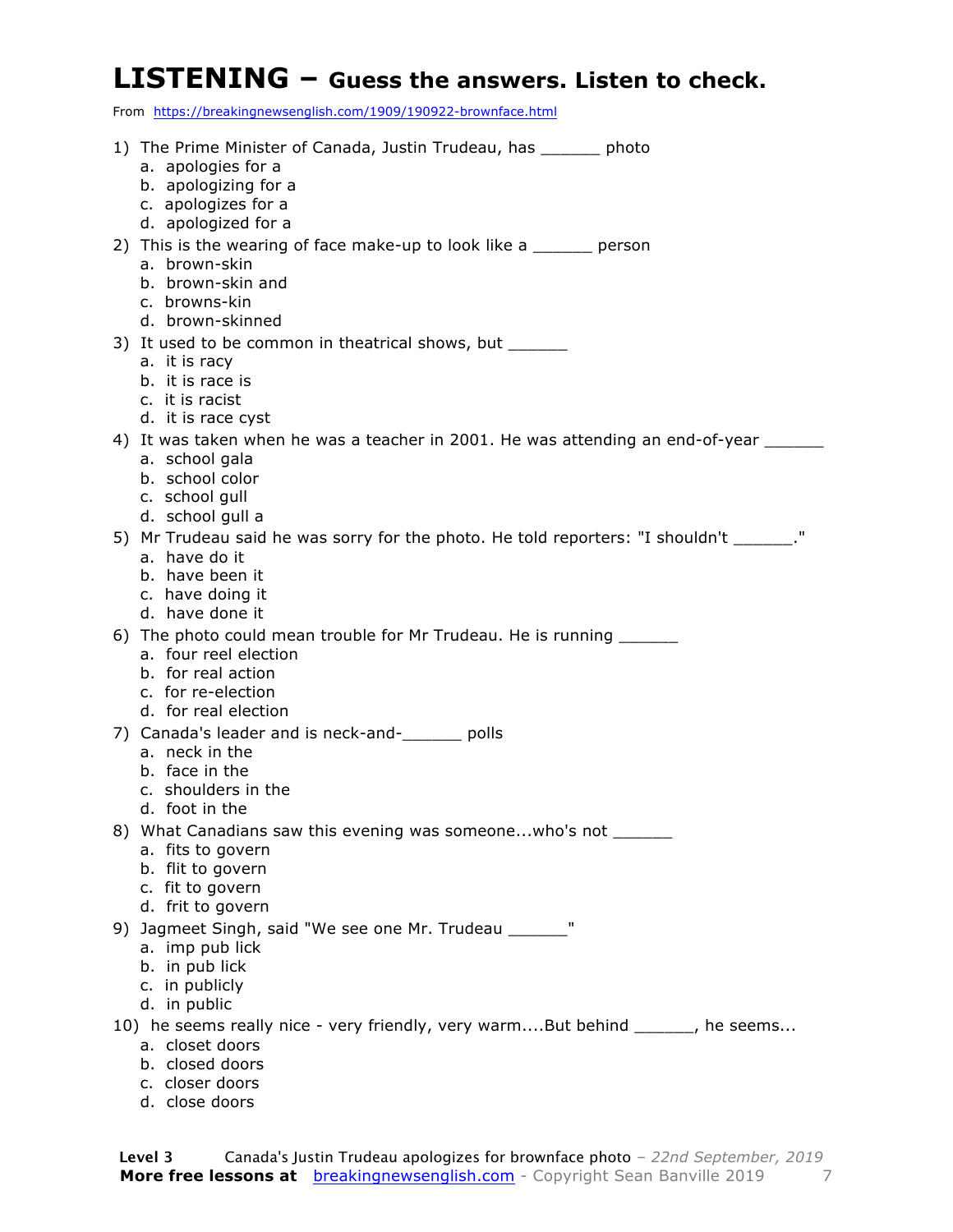### **LISTENING – Listen and fill in the gaps**

From https://breakingnewsenglish.com/1909/190922-brownface.html

The Prime Minister of Canada, Justin Trudeau, (1) \_\_\_\_\_\_\_\_\_\_\_\_\_\_\_\_\_\_\_\_\_\_\_\_ a photo of him in brownface. This is the  $(2)$  \_\_\_\_\_\_\_\_\_\_\_\_\_\_\_\_\_\_\_\_\_\_\_\_\_\_\_\_ make-up to look like a brown-skinned person. It used to be common in theatrical shows, but it is (3) \_\_\_\_\_\_\_\_\_\_\_\_\_\_\_\_\_\_\_\_\_\_\_\_ disrespectful. The photo of Mr Trudeau wearing brownface was given to Time magazine on Wednesday. It was taken when he was a teacher in 2001. He  $(4)$ end-of-year school gala that had an Arabian Nights theme. He put on dark brown make-up to dress (5) \_\_\_\_\_\_\_\_\_\_\_\_\_\_\_\_\_\_\_ from Aladdin. Mr Trudeau said he was sorry for the photo. He told reporters: "I shouldn't have done it. I should  $(6)$  \_\_\_\_\_\_\_\_\_\_\_\_\_\_\_\_\_\_\_\_\_, but I didn't. And I'm really sorry."

The photo (7) \_\_\_\_\_\_\_\_\_\_\_\_\_\_\_\_\_\_\_\_\_\_\_\_\_\_\_ for Mr Trudeau. He is running for reelection as Canada's leader and is neck-and-neck in the polls. His biggest rival told reporters: "Like all Canadians,  $I$  (8)  $\frac{1}{1}$ disappointed when I learned of Justin Trudeau's actions this evening. Wearing brownface is an act (9) \_\_\_\_\_\_\_\_\_\_\_\_\_\_\_\_\_\_\_\_\_\_\_ and racism. It was just as racist in 2001 as it is in 2019." He added: "What Canadians saw this evening was someone...who's not (10) \_\_\_\_\_\_\_\_\_\_\_\_\_\_\_\_\_\_\_\_\_\_\_this country." Another election hopeful, Jagmeet Singh, said "We see one Mr. Trudeau in public, and I'll (11) \_\_\_\_\_\_\_\_\_\_\_\_\_\_\_\_\_\_\_ you, he seems really nice - very friendly, very warm....But (12) \_\_\_\_\_\_\_\_\_\_\_\_\_\_\_\_\_\_\_\_\_\_\_, he seems like he's a different Mr. Trudeau."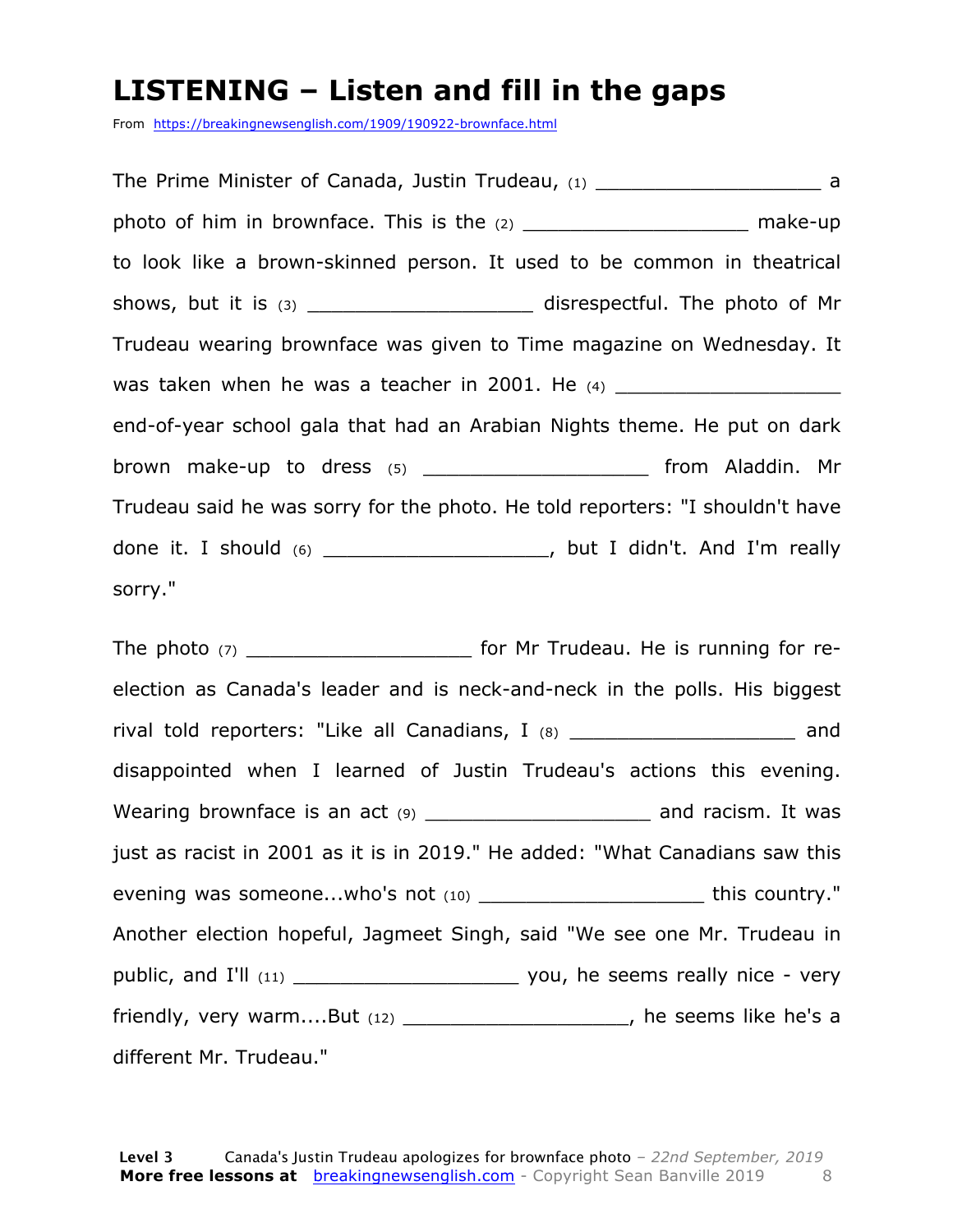### **COMPREHENSION QUESTIONS**

From https://breakingnewsenglish.com/1909/190922-brownface.html

- 1. What kind of shows did the article say brownface used to be common in?
- 2. What magazine was the photo of Justin Trudeau given to?
- 3. When was the photo taken?
- 4. Who did Justin Trudeau dress up as?
- 5. What did Mr Trudeau say he should have done?
- 6. What is Mr Trudeau running for?
- 7. Who told reporters that he was extremely shocked?
- 8. What did a rival say Justin Trudeau was not fit to do?
- 9. Where is Mr Trudeau warm and friendly, according to Jagmeet Singh?
- 10. Where is Mr Trudeau different, according to Jagmeet Singh?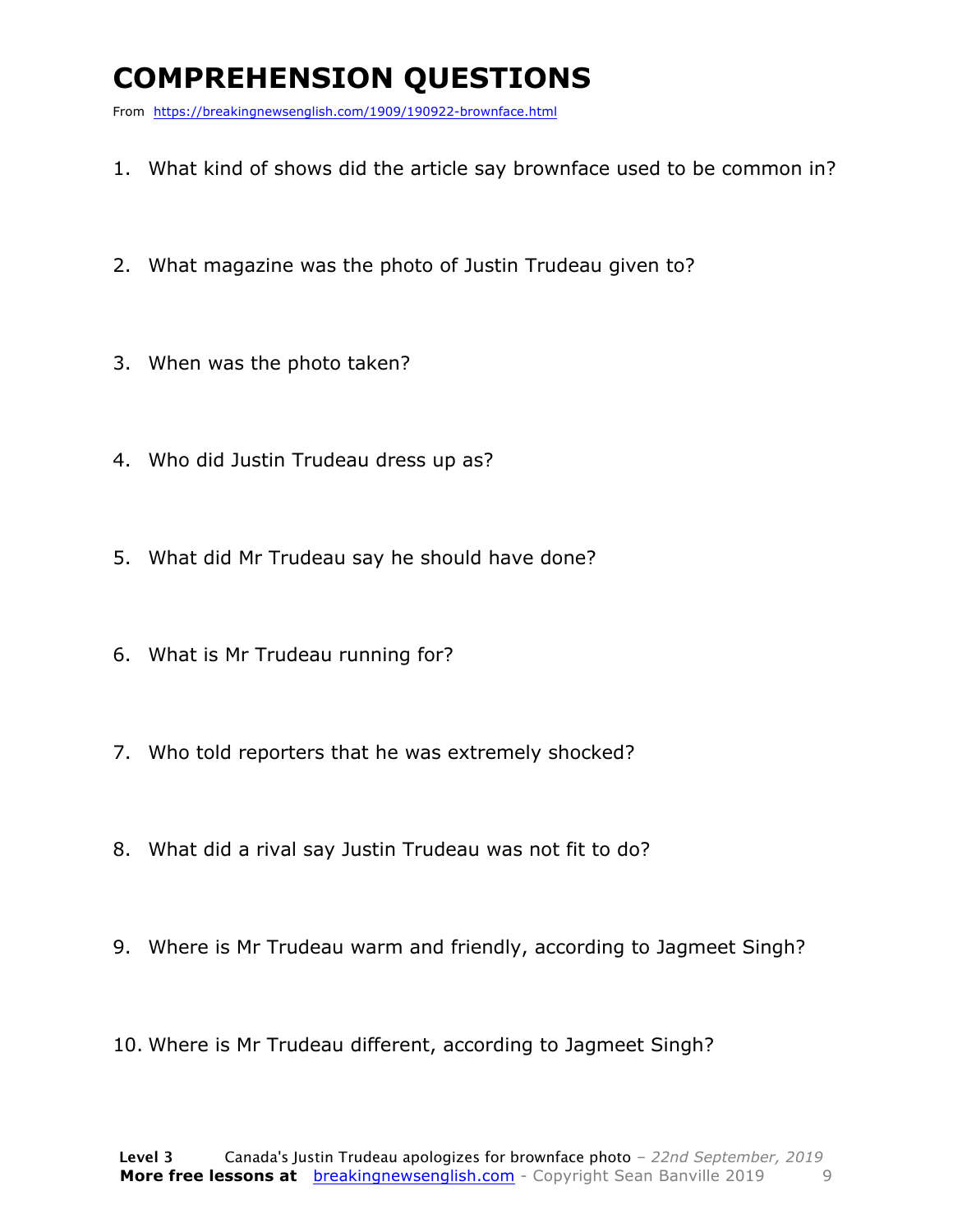### **MULTIPLE CHOICE - QUIZ**

From https://breakingnewsenglish.com/1909/190922-brownface.html

| 1) What kind of shows did the article<br>say brownface used to be common<br>in?<br>a) comedy shows<br>b) theatrical shows | 6) What is Mr Trudeau running for?<br>a) re-election as Canada's leader<br>b) a marathon<br>c) head of the World Bank<br>d) someone is chasing him |
|---------------------------------------------------------------------------------------------------------------------------|----------------------------------------------------------------------------------------------------------------------------------------------------|
| c) TV shows<br>d) cultural shows                                                                                          | 7) Who told reporters that he was<br>extremely shocked?                                                                                            |
| 2) What magazine was the photo of                                                                                         | a) Canada's Finance Secretary                                                                                                                      |
| Justin Trudeau given to?                                                                                                  | b) the writer of Aladdin                                                                                                                           |
| a) Rolling Stone                                                                                                          | c) Mr Trudeau's rival                                                                                                                              |
| b) Sports Illustrated                                                                                                     | d) the head of Mr Trudeau's school                                                                                                                 |
| c) Vogue<br>d) Time                                                                                                       | 8) What did a rival say Justin Trudeau<br>was not fit to do?                                                                                       |
| 3) When was the photo taken?                                                                                              | a) govern the country                                                                                                                              |
| a) 2001                                                                                                                   | b) run a marathon                                                                                                                                  |
| b) 2002                                                                                                                   | c) speaki in public                                                                                                                                |
| c) 2003                                                                                                                   | d) talk about race                                                                                                                                 |
| d) 2000                                                                                                                   |                                                                                                                                                    |
|                                                                                                                           | 9) Where is Mr Trudeau warm and                                                                                                                    |
| 4) Who did Justin Trudeau dress up<br>as?                                                                                 | friendly, according to Jagmeet Singh?                                                                                                              |
| a) an Iraqi farmer                                                                                                        | a) in public<br>b) in restaurants                                                                                                                  |
| b) an Indian king                                                                                                         | c) at home                                                                                                                                         |
| c) a character from Aladdin                                                                                               | d) in his office                                                                                                                                   |
| d) Sinbad                                                                                                                 |                                                                                                                                                    |
|                                                                                                                           | 10) Where is Mr Trudeau different,                                                                                                                 |
| 5) What did Mr Trudeau say he                                                                                             | according to Jagmeet Singh?                                                                                                                        |
| should have done?                                                                                                         | a) in the media                                                                                                                                    |
| a) stayed at home                                                                                                         | b) underground                                                                                                                                     |
| b) known better                                                                                                           | c) in public                                                                                                                                       |
| c) covered his face                                                                                                       | d) behind closed doors                                                                                                                             |
| d) told people earlier                                                                                                    |                                                                                                                                                    |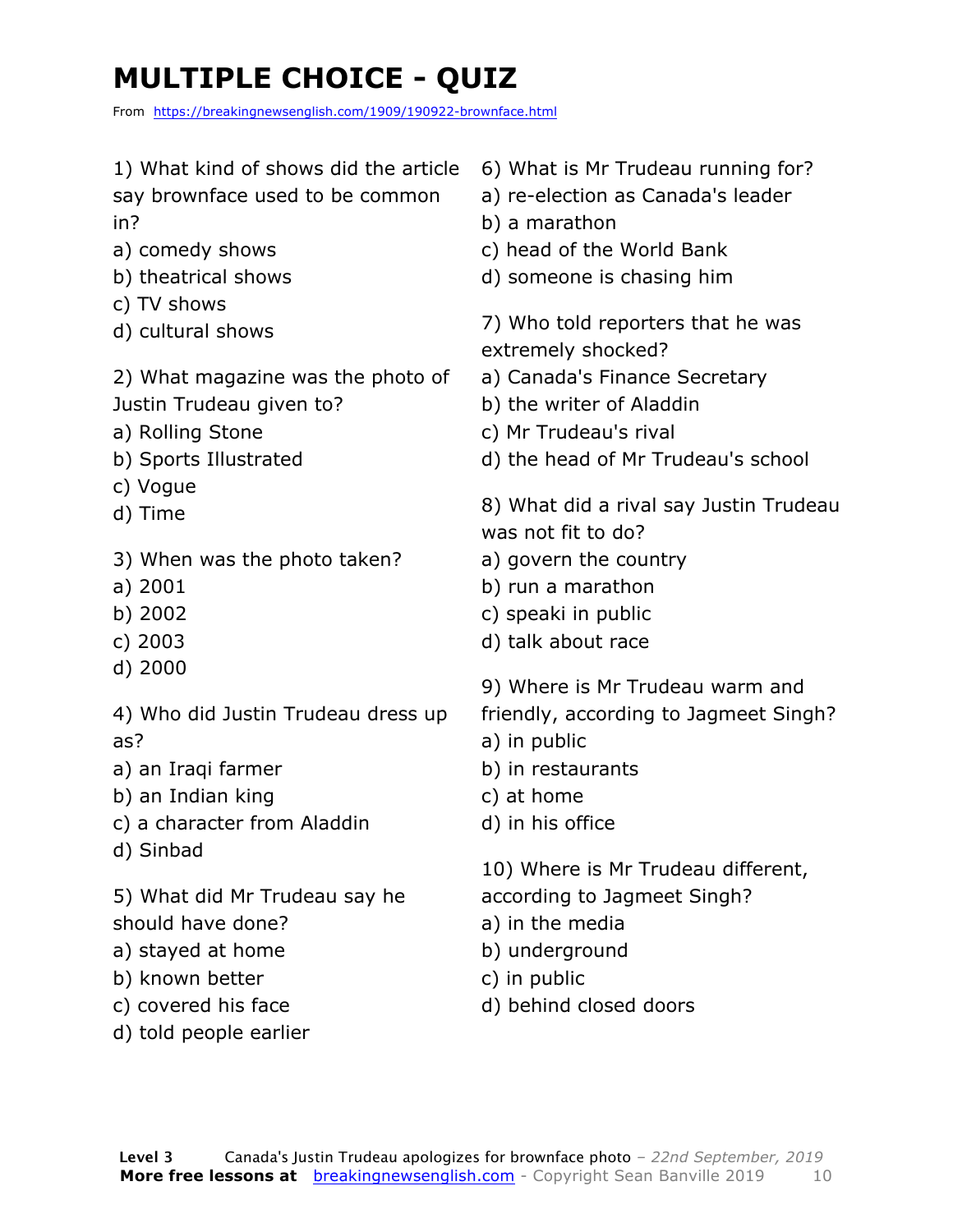## **ROLE PLAY**

From https://breakingnewsenglish.com/1909/190922-brownface.html

#### **Role A – National Leaders**

You think national leaders have the biggest responsibility to be good role models. Tell the others three reasons why. Tell them why their role models aren't as good. Also, tell the others which is the least responsible of these (and why): teachers, celebrities or religious leaders.

#### **Role B – Teachers**

You think teachers have the biggest responsibility to be good role models. Tell the others three reasons why. Tell them why their role models aren't as good. Also, tell the others which is the least responsible of these (and why): national leaders, celebrities or religious leaders.

#### **Role C – Celebrities**

You think celebrities have the biggest responsibility to be good role models. Tell the others three reasons why. Tell them why their role models aren't as good. Also, tell the others which is the least responsible of these (and why): teachers, national leaders or religious leaders.

#### **Role D – Religious Leaders**

You think religious leaders have the biggest responsibility to be good role models. Tell the others three reasons why. Tell them why their role models aren't as good. Also, tell the others which is the least responsible of these (and why): teachers, celebrities or national leaders.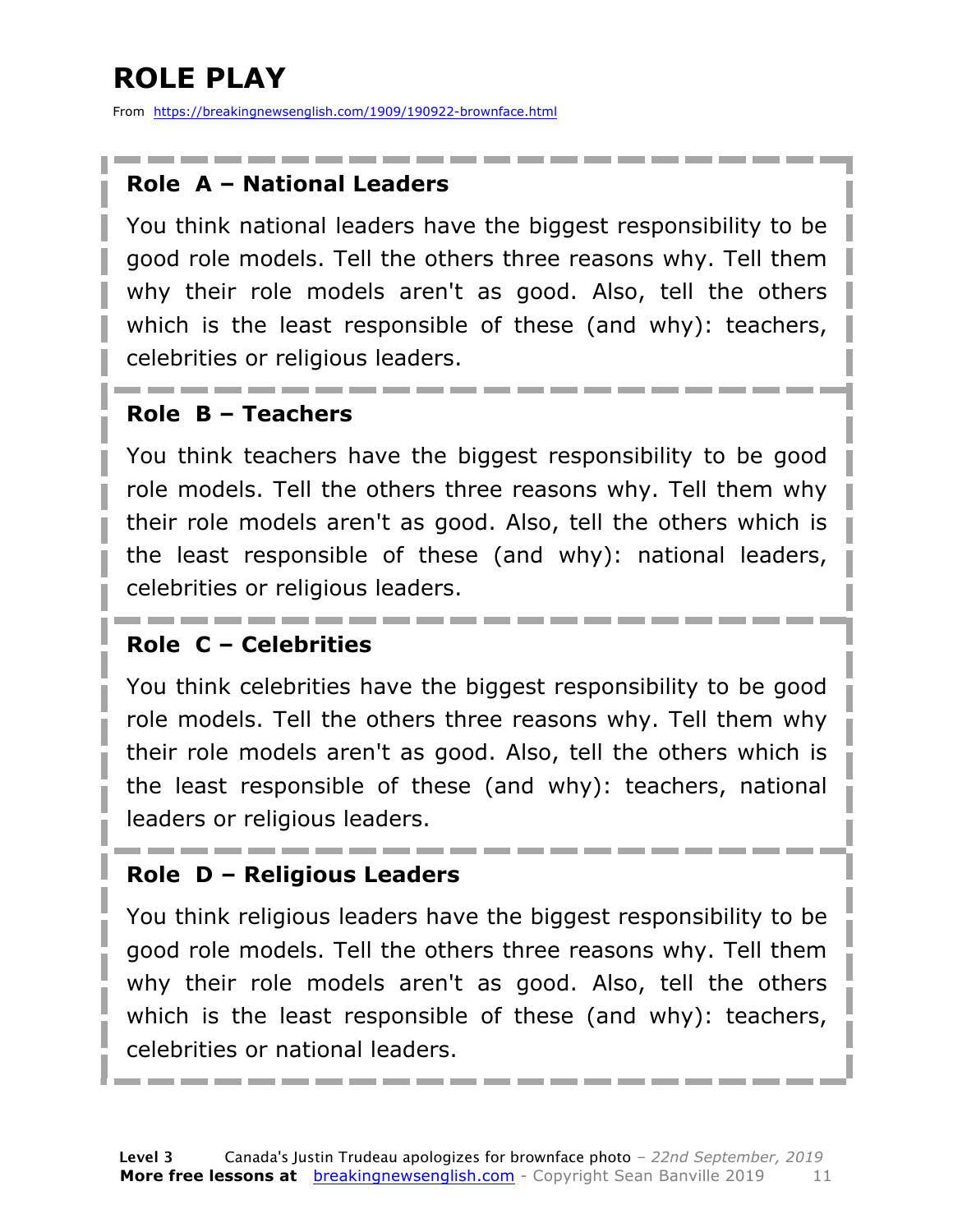## **AFTER READING / LISTENING**

From https://breakingnewsenglish.com/1909/190922-brownface.html

**1. WORD SEARCH:** Look in your dictionary / computer to find collocates, other meanings, information, synonyms … for the words 'racist' and 'photo'.

| racist | photo |
|--------|-------|
|        |       |
|        |       |

- Share your findings with your partners.
- Make questions using the words you found.
- Ask your partner / group your questions.

2. **ARTICLE OUESTIONS:** Look back at the article and write down some questions you would like to ask the class about the text.

- Share your questions with other classmates / groups.
- Ask your partner / group your questions.

**3. GAP FILL:** In pairs / groups, compare your answers to this exercise. Check your answers. Talk about the words from the activity. Were they new, interesting, worth learning…?

**4. VOCABULARY:** Circle any words you do not understand. In groups, pool unknown words and use dictionaries to find their meanings.

**5. TEST EACH OTHER:** Look at the words below. With your partner, try to recall how they were used in the text:

| • make-up         | $\cdot$ mean |
|-------------------|--------------|
| $\cdot$ common    | • rival      |
| • magazine        | • learned    |
| gala<br>$\bullet$ | $\cdot$ fit  |
| $\bullet$ dark    | • honest     |
| better<br>٠       | • doors      |
|                   |              |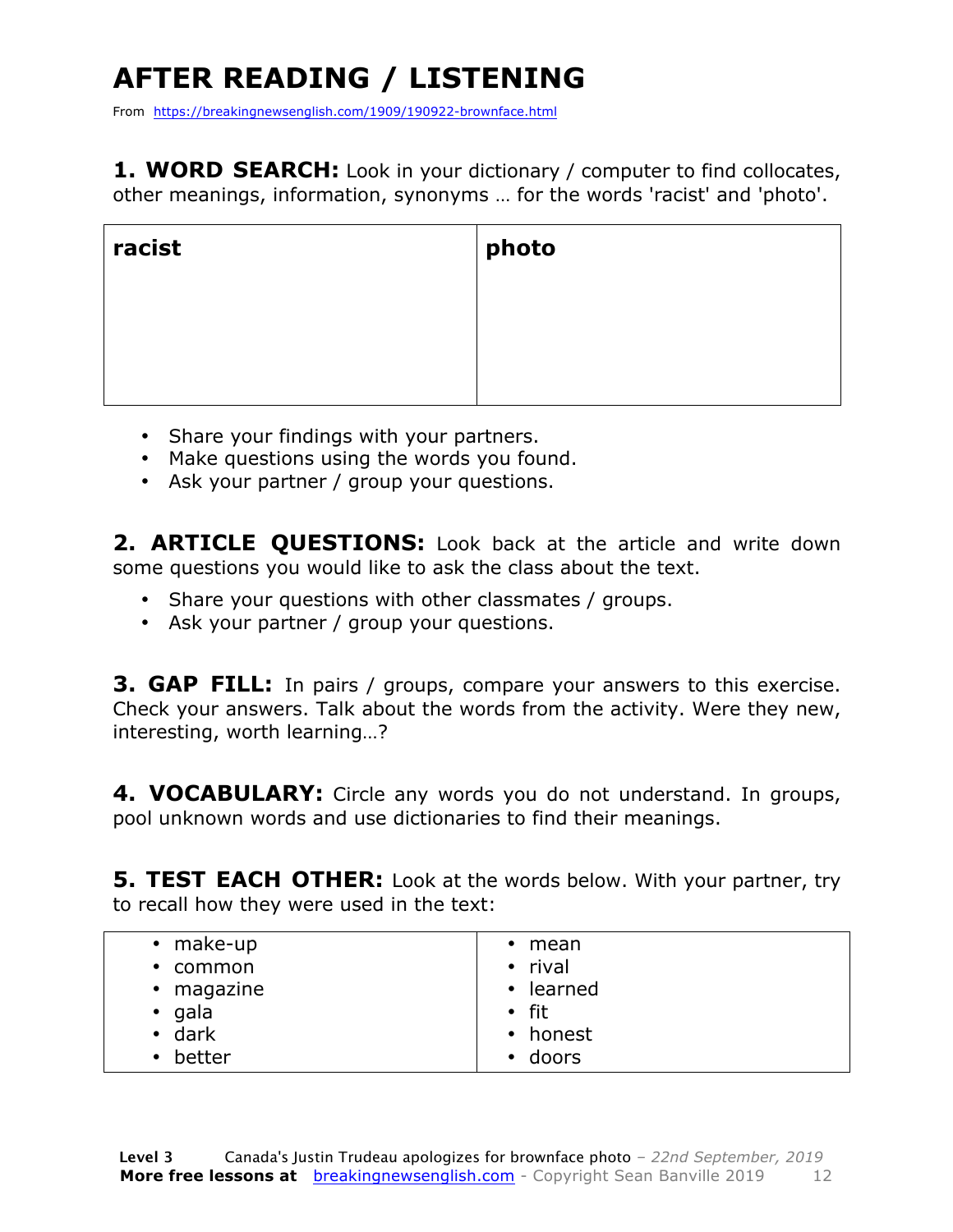### **BROWNFACE SURVEY**

From https://breakingnewsenglish.com/1909/190922-brownface.html

Write five GOOD questions about brownface in the table. Do this in pairs. Each student must write the questions on his / her own paper.

When you have finished, interview other students. Write down their answers.

|      | STUDENT 1 | STUDENT 2 | STUDENT 3 |
|------|-----------|-----------|-----------|
| Q.1. |           |           |           |
| Q.2. |           |           |           |
| Q.3. |           |           |           |
| Q.4. |           |           |           |
| Q.5. |           |           |           |

- Now return to your original partner and share and talk about what you found out. Change partners often.
- Make mini-presentations to other groups on your findings.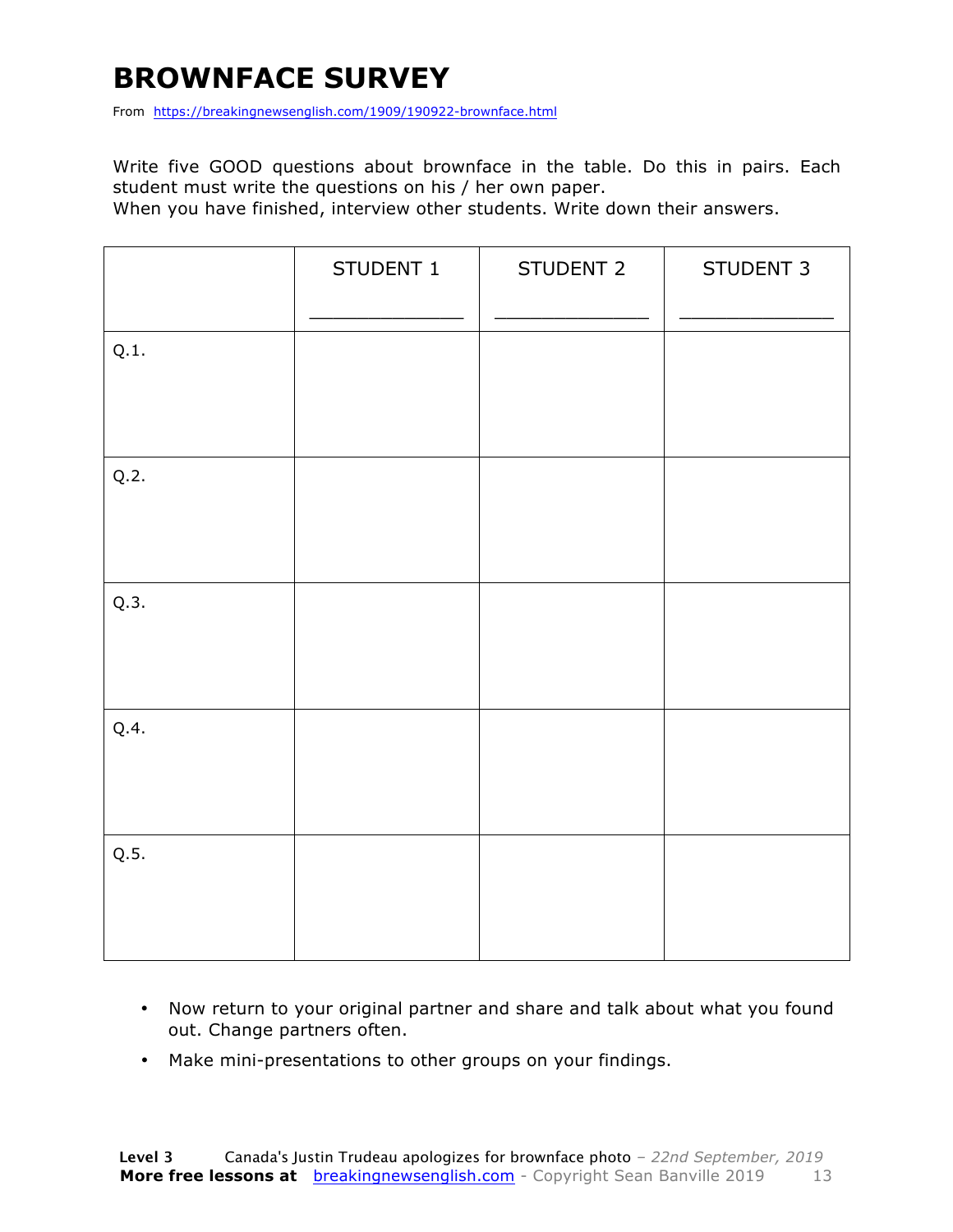### **BROWNFACE DISCUSSION**

STUDENT A's QUESTIONS (Do not show these to student B)

- 1. What did you think when you read the headline?
- 2. What images are in your mind when you hear the word 'racism'?
- 3. What do you know about the action of brownface?
- 4. What do you think of people who use brownface?
- 5. What do you think of Justin Trudeau's actions?
- 6. What do you think of Trudeau brownfacing many times?
- 7. Is it wrong to dress up as someone a different color at a party?
- 8. How racist do you think brownface and blackface are?
- 9. Should Justin Trudeau quit because of his actions?
- 10. What advice would you give Mr Trudeau?

*Canada's Justin Trudeau apologizes for brownface photo – 22nd September, 2019* Thousands more free lessons at breakingnewsenglish.com

#### ----------------------------------------------------------------------------- **BROWNFACE DISCUSSION**

STUDENT B's QUESTIONS (Do not show these to student A)

- 11. Did you like reading this article? Why/not?
- 12. What do you think of when you hear the word 'apology'?
- 13. What do you think about what you read?
- 14. Is the quality of our politicians going down and down?
- 15. Do you think Mr Trudeau will get re-elected?
- 16. What do people of color think about the Trudeau photo?
- 17. Is Justin Trudeau fit to govern?
- 18. What do you think of your country's leader?
- 19. Are all politicians two-faced?
- 20. What questions would you like to ask Justin Trudeau?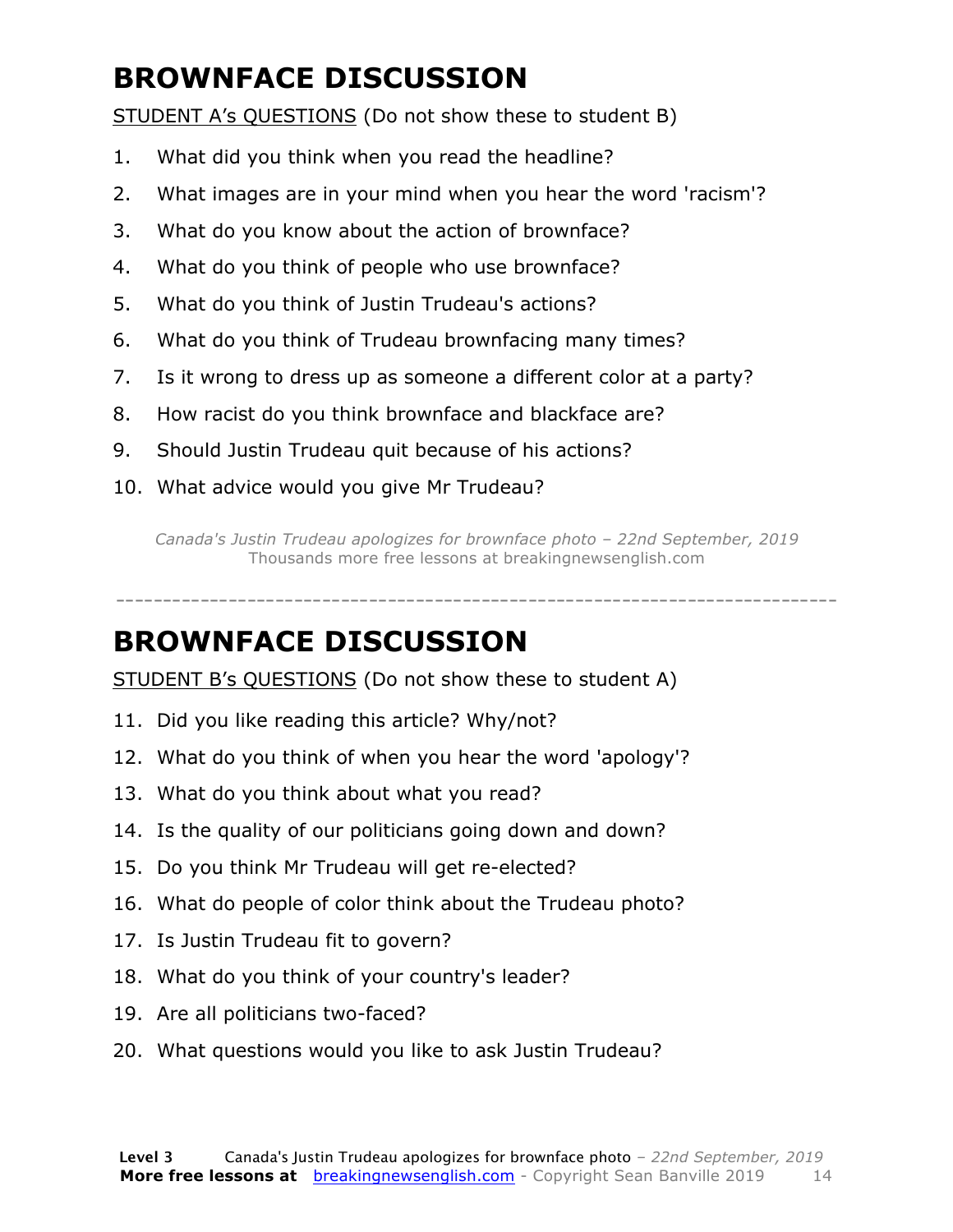### **DISCUSSION (Write your own questions)**

STUDENT A's QUESTIONS (Do not show these to student B)

| 1. |                                           |
|----|-------------------------------------------|
|    |                                           |
| 2. |                                           |
|    |                                           |
| 3. |                                           |
|    |                                           |
| 4. |                                           |
|    |                                           |
| 5. |                                           |
|    |                                           |
| 6. |                                           |
|    | Convright © breaking newsenglish com 2019 |

Copyright © breakingnewsenglish.com 2019

### **DISCUSSION (Write your own questions)**

STUDENT B's QUESTIONS (Do not show these to student A)

| 1. |                                                                     |  |  |
|----|---------------------------------------------------------------------|--|--|
|    |                                                                     |  |  |
| 2. | <u> 1980 - Andrea Stadt British, fransk politik (d. 1980)</u>       |  |  |
| 3. | <u> 1980 - Andrea Andrew Maria (h. 19</u>                           |  |  |
| 4. |                                                                     |  |  |
|    | <u> 1989 - Johann Stoff, fransk politik (d. 1989)</u>               |  |  |
| 5. | <u> 1980 - Jan Stein Stein, fransk politik amerikansk politik (</u> |  |  |
| 6. | <u> 1989 - Johann Barbara, martxa alemaniar a</u>                   |  |  |
|    |                                                                     |  |  |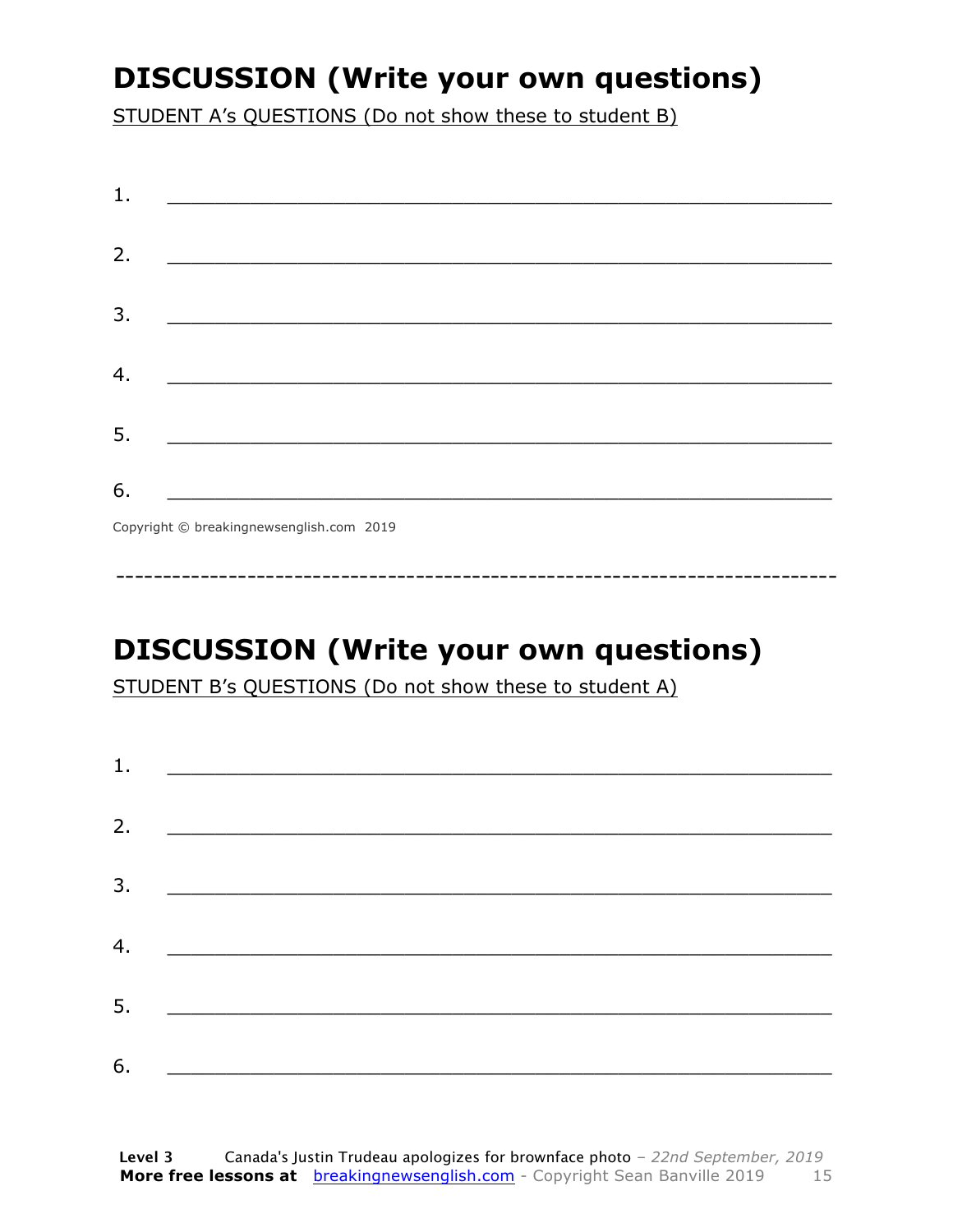### **LANGUAGE - CLOZE**

From https://breakingnewsenglish.com/1909/190922-brownface.html

The Prime Minister of Canada, Justin Trudeau, has  $(1)$  for a photo of him in brownface. This is the wearing of face make-up to look like a brown-skinned person. It used to be  $(2)$  in theatrical shows, but it is racist,  $(3)$  and disrespectful. The photo of Mr Trudeau wearing brownface was given to Time magazine on Wednesday. It was (4) \_\_\_\_\_ when he was a teacher in 2001. He was attending an end-of-year school gala that had an Arabian Nights (5) The put on dark brown make-up to dress as a character from Aladdin. Mr Trudeau said he was sorry for the photo. He told reporters: "I shouldn't have done it. I should have (6) \_\_\_\_ better, but I didn't. And I'm really sorry."

The photo could mean trouble for Mr Trudeau. He is  $(7)$  \_\_\_\_ for re-election as Canada's leader and is neck-and-neck in the polls. His biggest  $(8)$  told reporters: "Like all Canadians, I was extremely shocked and disappointed when I learned of Justin Trudeau's actions this evening. Wearing brownface is an act of  $(9)$  mockery and racism. It was just as racist in 2001  $(10)$  it is in 2019." He added: "What Canadians saw this evening was someone...who's not fit to govern this country." Another election hopeful, Jagmeet Singh, said "We see one Mr. Trudeau (11) \_\_\_\_ public, and I'll be honest with you, he seems really nice - very friendly, very warm....But behind (12) \_\_\_\_ doors, he seems like he's a different Mr. Trudeau."

#### **Put the correct words from the table below in the above article.**

| 1.  | (a) | apologies | (b) | apologized | (c) | apologize | (d) | apology   |
|-----|-----|-----------|-----|------------|-----|-----------|-----|-----------|
| 2.  | (a) | commons   | (b) | common     | (c) | commoner  | (d) | coming    |
| 3.  | (a) | reflexive | (b) | defensive  | (c) | abusive   | (d) | offensive |
| 4.  | (a) | given     | (b) | taken      | (c) | been      | (d) | doing     |
| 5.  | (a) | meme      | (b) | rhyme      | (c) | mine      | (d) | theme     |
| 6.  | (a) | knew      | (b) | knows      | (c) | known     | (d) | knowing   |
| 7.  | (a) | running   | (b) | ruining    | (c) | ruling    | (d) | runes     |
| 8.  | (a) | libel     | (b) | rebel      | (c) | rival     | (d) | revel     |
| 9.  | (a) | ajar      | (b) | closed     | (c) | shut      | (d) | open      |
| 10. | (a) | as        | (b) | was        | (c) | thus      | (d) | has       |
| 11. | (a) | in        | (b) | οf         | (c) | at        | (d) | up        |
| 12. | (a) | closed    | (b) | white      | (c) | big       | (d) | wooden    |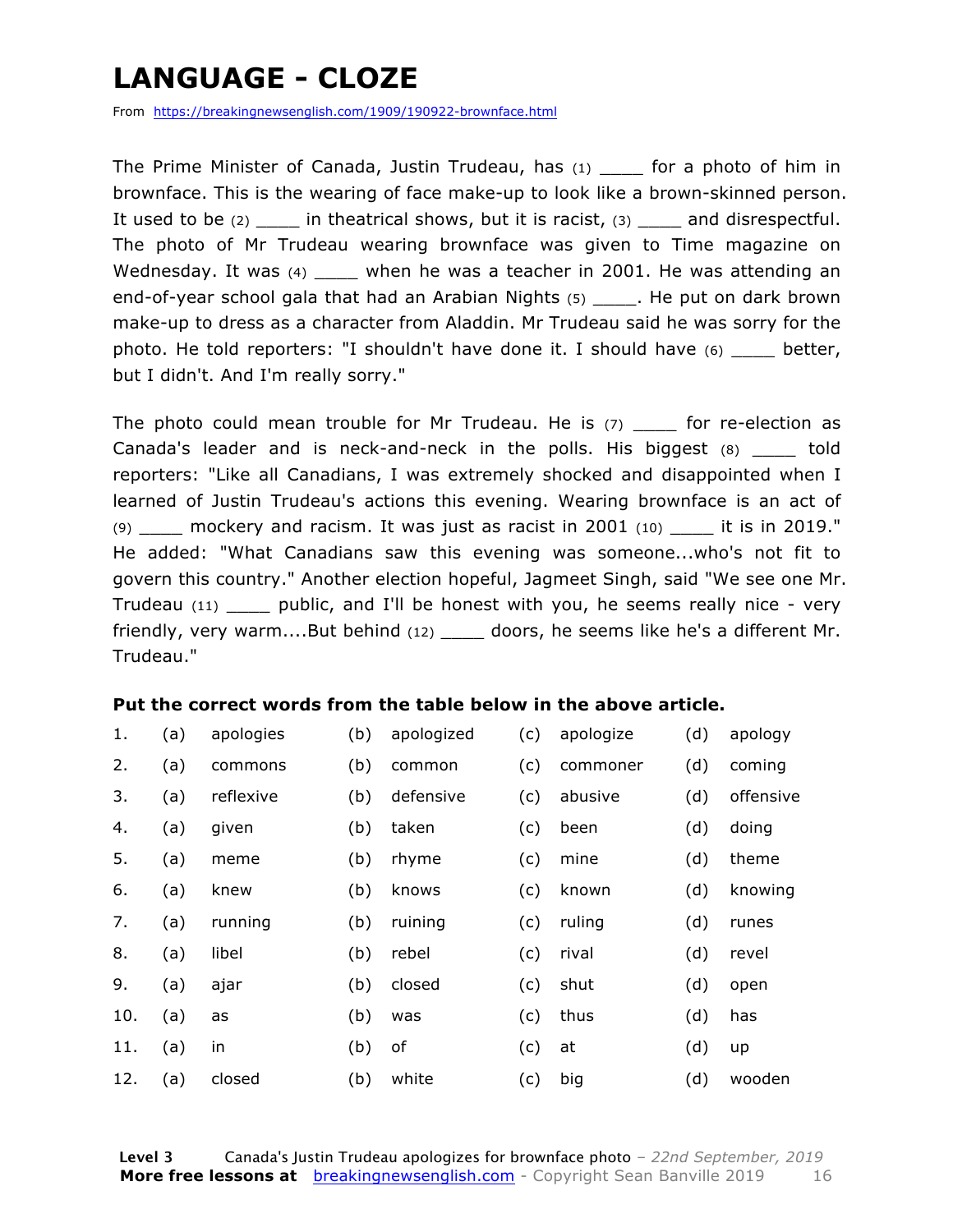### **SPELLING**

From https://breakingnewsenglish.com/1909/190922-brownface.html

#### **Paragraph 1**

- 1. the wearing of face kaem-pu
- 2. It used to be common
- 3. in hitlcratea shows
- 4. an Arabian Nights mehet
- 5. a rcaerctah from Aladdin
- 6. I'm really orysr

#### **Paragraph 2**

- 7. He is running for er-oeciltne
- 8. neck-and-neck in the osllp
- 9. His biggest aivrl
- 10. I was xyeemertl shocked
- 11. an act of open mockery and aricsm
- 12. I'll be sonhte with you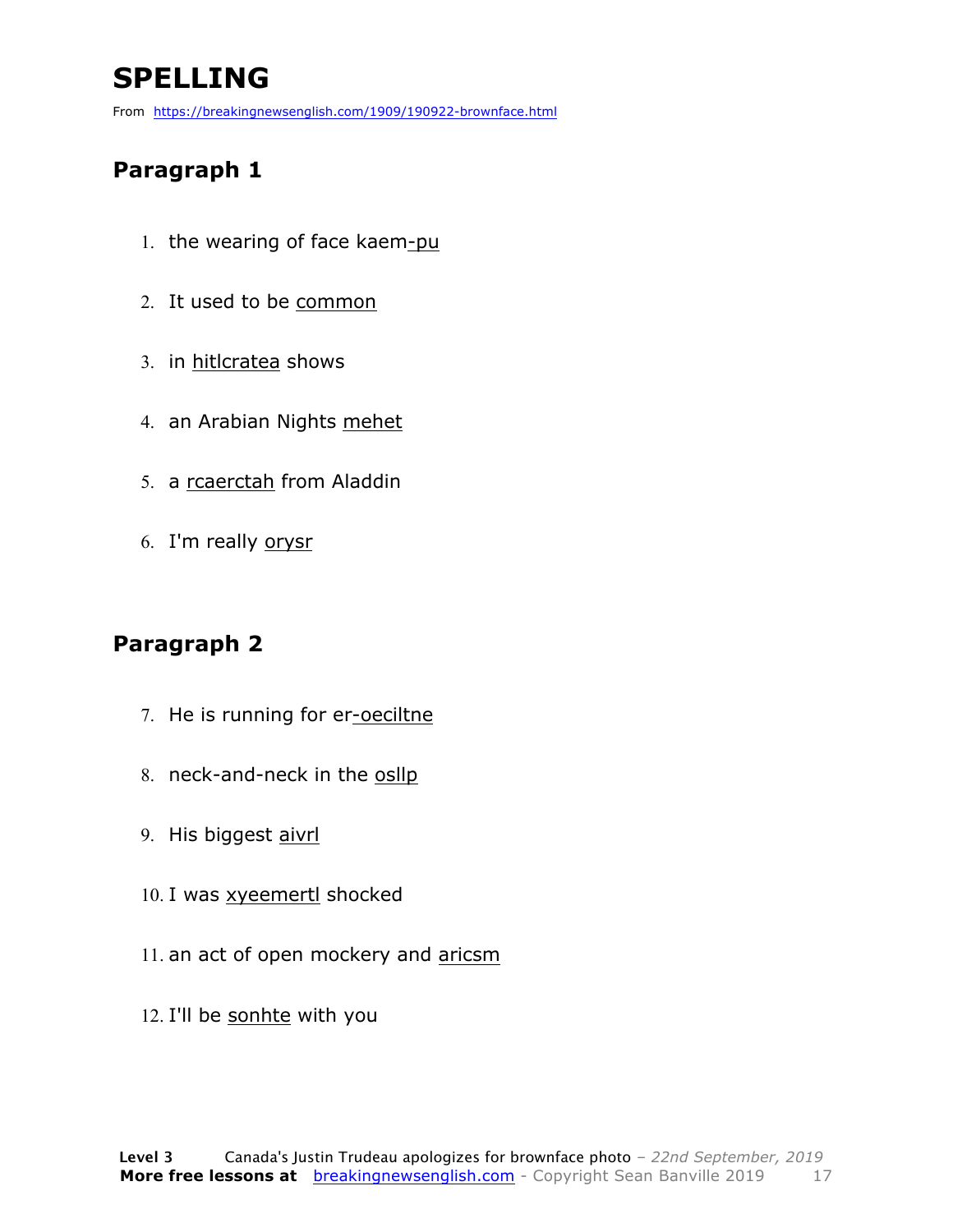### **PUT THE TEXT BACK TOGETHER**

From https://breakingnewsenglish.com/1909/190922-brownface.html

#### **Number these lines in the correct order.**

- ( ) of face make-up to look like a brown-skinned person. It used to be common in theatrical shows, but it is racist,
- ( ) The photo could mean trouble for Mr Trudeau. He is running for reelection as Canada's leader and is neck-and-
- ( ) doors, he seems like he's a different Mr. Trudeau."
- ( ) have done it. I should have known better, but I didn't. And I'm really sorry."
- ( ) on Wednesday. It was taken when he was a teacher in 2001. He was attending an end-of-year school
- ( *1* ) The Prime Minister of Canada, Justin Trudeau, has apologized for a photo of him in brownface. This is the wearing
- ( ) public, and I'll be honest with you, he seems really nice very friendly, very warm....But behind closed
- ( ) to govern this country." Another election hopeful, Jagmeet Singh, said "We see one Mr. Trudeau in
- ( ) offensive and disrespectful. The photo of Mr Trudeau wearing brownface was given to Time magazine
- ( ) neck in the polls. His biggest rival told reporters: "Like all Canadians, I was extremely shocked and disappointed when I learned
- ( ) from Aladdin. Mr Trudeau said he was sorry for the photo. He told reporters: "I shouldn't
- ( ) racism. It was just as racist in 2001 as it is in 2019." He added: "What Canadians saw this evening was someone...who's not fit
- ( ) of Justin Trudeau's actions this evening. Wearing brownface is an act of open mockery and
- ( ) gala that had an Arabian Nights theme. He put on dark brown make-up to dress as a character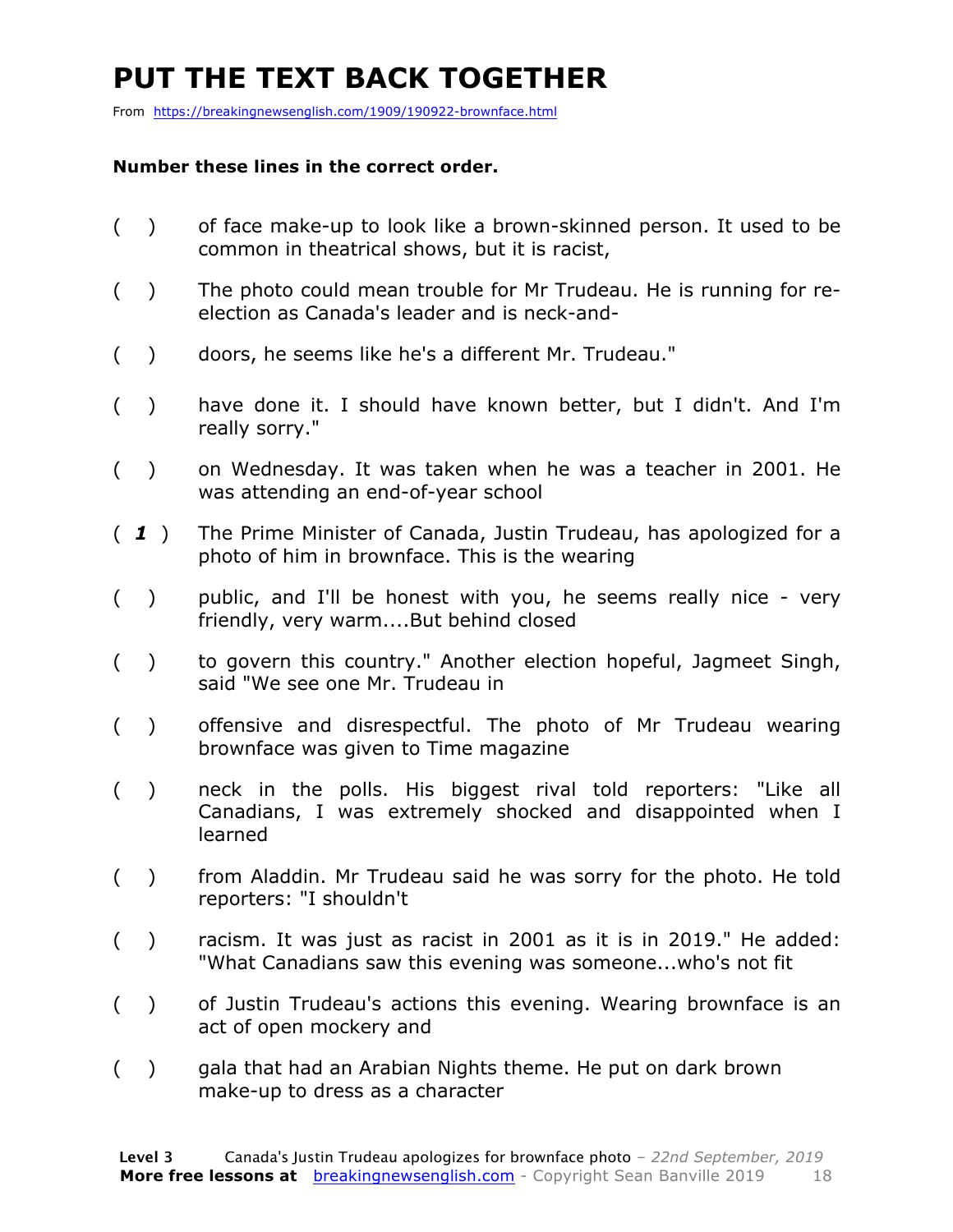#### **PUT THE WORDS IN THE RIGHT ORDER**

From https://breakingnewsenglish.com/1909/190922-brownface.html

1. make-up . is of face the wearing This

2. It theatrical used shows . common be in to

3. was attending an school end-of-year He gala .

4. sorry was said the he photo . Trudeau for

5. but have should known I I better, didn't .

6. for mean Mr trouble Trudeau . could The photo

7. running as is leader . re-election Canada's He for

8. shocked . I was Canadians, all Like extremely

9. in was just as 2001 . racist It

10. this country . not fit Someone govern to who's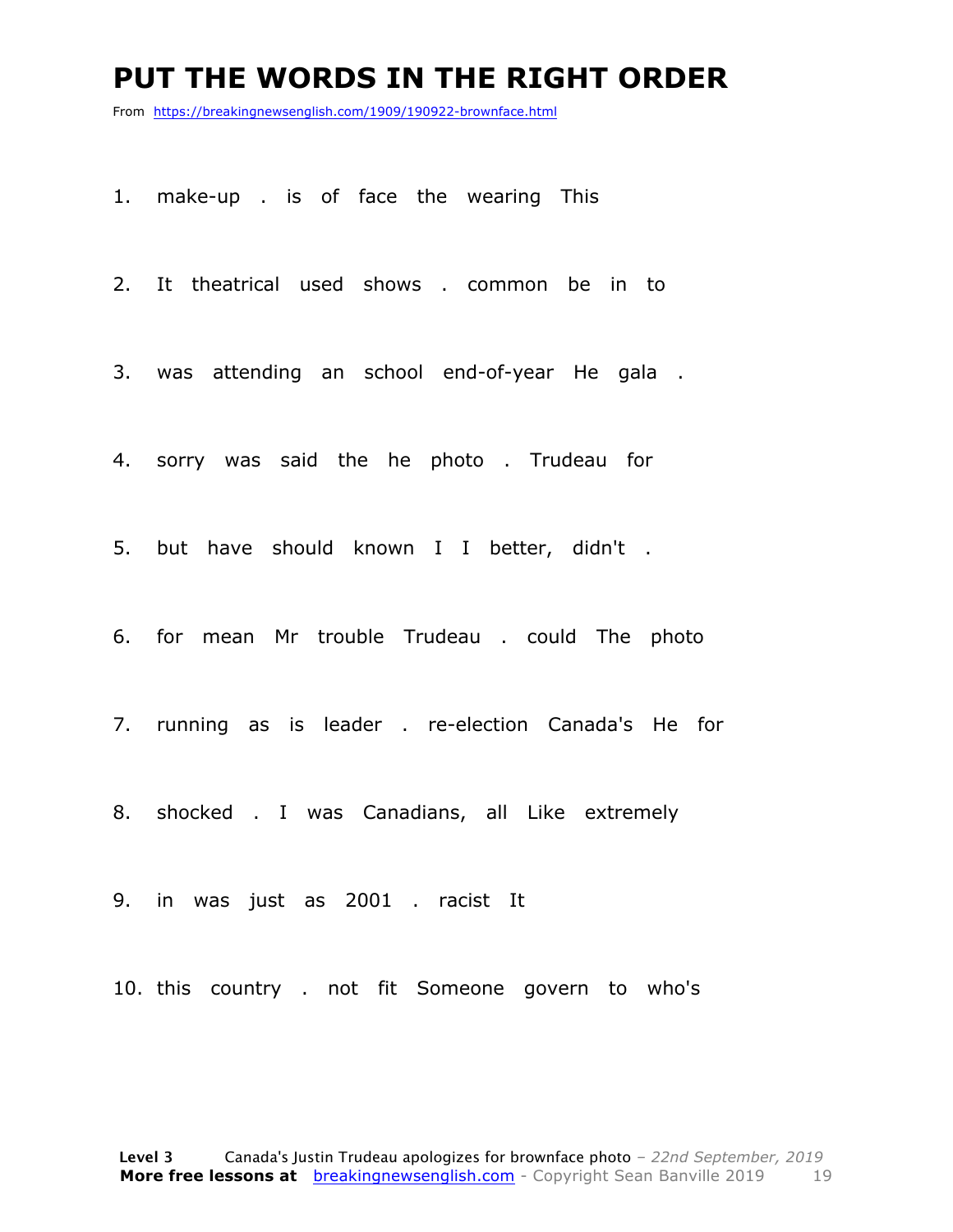### **CIRCLE THE CORRECT WORD (20 PAIRS)**

From https://breakingnewsenglish.com/1909/190922-brownface.html

The Prime Minister *off / of* Canada, Justin Trudeau, has apologized for a photo of him in brownface. This is the *worn / wearing* of face make-up to look like a brown-skinned person. It used to be *commonly / common* in theatrical shows, but it is racist, *offensive / offense* and disrespectful. The photo of Mr Trudeau wearing brownface was *given / gave* to Time magazine on Wednesday. It was taken when he *has / was* a teacher in 2001. He was attending an end-of-year school *gale / gala* that had an Arabian Nights theme. He put on dark brown make-up to dress *as / was* a character from Aladdin. Mr Trudeau said he was *apology / sorry* for the photo. He told reporters: "I shouldn't have done it. I should have *known / knowing* better, but I didn't. And I'm really sorry."

The photo could *mean / meant* trouble for Mr Trudeau. He is running for reelection as Canada's leader and is neck-and-neck in the *pills / polls*. His biggest rival told reporters: "Like all Canadians, I was *extreme / extremely* shocked and disappointed when I *leaned / learned* of Justin Trudeau's actions this evening. Wearing brownface is an act *off / of* open mockery and racism. It was just as racist in 2001 as it is in 2019." He *add / added*: "What Canadians saw this evening was someone...who's not fit to govern this country." Another election *hopefully / hopeful*, Jagmeet Singh, said "We see one Mr. Trudeau in public, and I'll be *honest / honesty* with you, he seems really nice - very friendly, very warm....But behind *open / closed* doors, he seems like he's a *different / difference* Mr. Trudeau."

#### **Talk about the connection between each pair of words in italics, and why the correct word is correct.**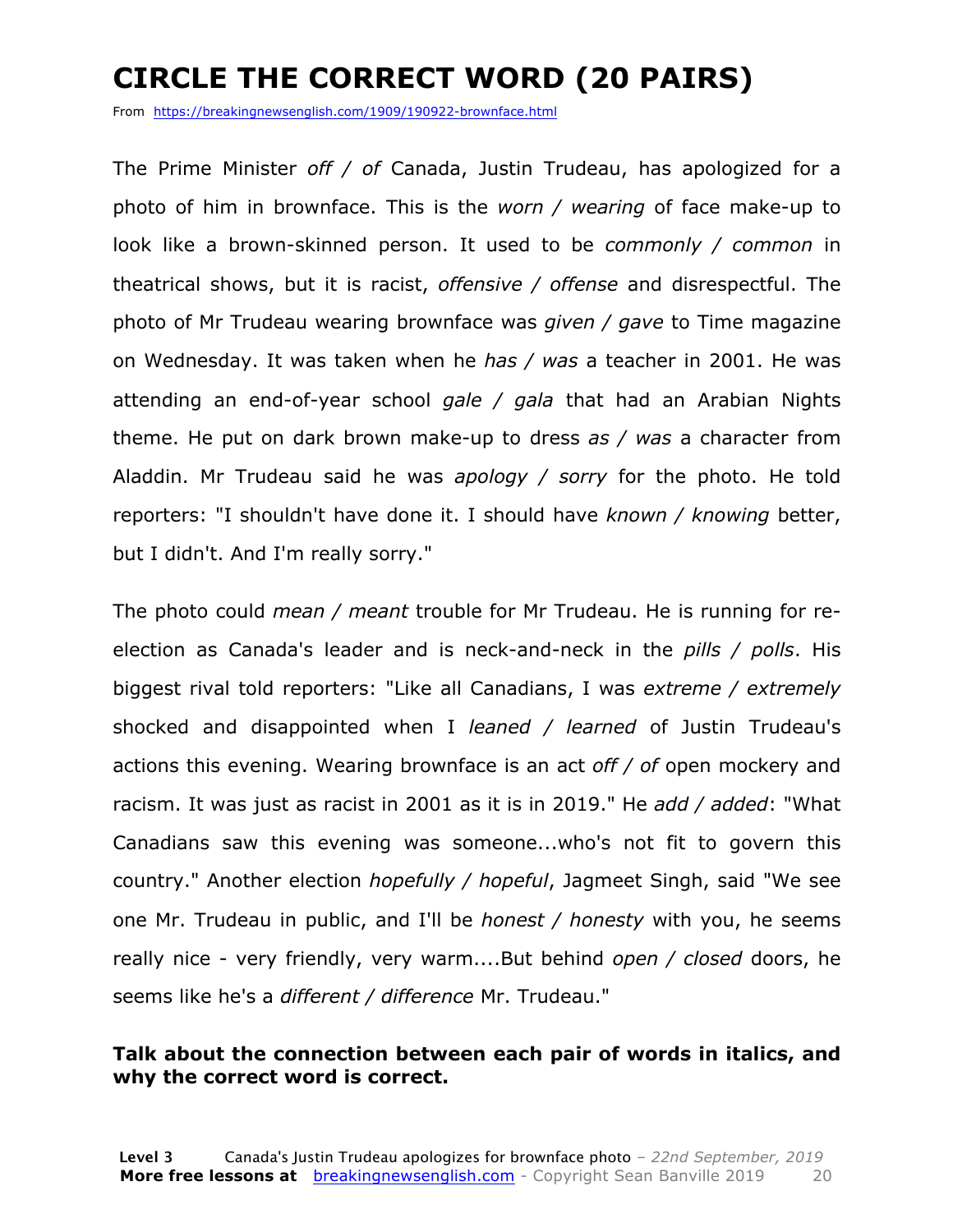### **INSERT THE VOWELS (a, e, i, o, u)**

From https://breakingnewsenglish.com/1909/190922-brownface.html

T h \_ P r \_ m \_ M \_ n \_ s t \_ r \_ f C \_ n \_ d \_ , J \_ s t \_ n T r \_ d \_ **\_ \_** ,  $h_s$  \_p\_l\_g\_z\_d f\_r \_ p h\_t\_ \_f h\_m \_n b r\_w n f\_c\_. T h \_ s \_ s t h \_ w \_ \_ r \_ n g \_ f f \_ c \_ m \_ k \_ - \_ p t \_ l \_ \_ k  $l_k$  \_ b r\_w n - s k\_n n\_d p\_r s\_n . I t \_s\_d t\_ b\_ c\_m m\_n \_n t h\_\_ t r\_c\_l s h\_w s, b\_t \_t \_s r\_c\_s t ,  $_f$  f  $f_n$  s  $v_n$   $n$  d  $d_s$  r  $s$   $p_c$  t  $f_1$  . Th  $p$   $h_t$   $t$   $f_n$   $f_n$ T r\_d\_\_\_ w\_\_ r\_n g b r\_w n f\_c\_ w\_s g\_v\_n t\_ T\_m\_  $m_g z_n$  n W d n s d y . I t w s t k n w h n h w \_ s \_ t \_ **\_** c h \_ r \_ n 2 0 0 1 . H \_ w \_ s \_ t t \_ n d \_ n g \_ n \_ n d - \_ f - y \_ **\_** r s c h \_ **\_** l g \_ l \_ t h \_ t h \_ d \_ n A r \_ b \_ **\_** n  $N_g$  h t s t h\_m\_. H\_ p\_t \_n d\_r k b r\_w n m\_k\_-\_p  $t_$  d r\_s s \_s \_ c h\_r\_c t\_r f r\_m A l\_d d\_n . M r T r\_d\_\_\_ s\_\_ d h\_ w\_s s\_rry f\_r t h\_ p h\_t\_. H\_  $t_l d$  r\_p\_r t\_r s : " I s h\_\_ l d n ' t h\_v\_ d\_n\_ \_t . I s h\_\_ l d h\_v\_ k n\_w n b\_t t\_r, b\_t I d\_d n ' t . A n d I ' m r \_ **\_** l l y s \_ r r y . "

T h \_ p h \_ t \_ c \_ **\_** l d m \_ **\_** n t r \_ **\_** b l \_ f \_ r M r T r \_ d \_ **\_ \_** . H \_ \_ s r \_ n n \_ n g f \_ r r \_ - \_ l \_ c t \_ **\_** n \_ s C\_n\_d\_'s l\_\_ d\_r \_n d \_s n\_c k -\_n d - n\_c k \_n t h\_  $p_l$  l s . H \_ s b \_ g g \_ s t r \_ v \_ l t \_ l d r \_ p \_ r t \_ r s : " L\_k\_ \_l l C\_n\_d\_\_ n s, I w\_s \_x t r\_m\_l y s h\_c k\_d \_ n d d \_ s \_ p p \_ **\_** n t \_ d w h \_ n I l \_ **\_** r n \_ d \_ f J \_ s t \_ n T r \_ d \_ **\_ \_** ' s \_ c t \_ **\_** n s t h \_ s \_ v \_ n \_ n g . W \_ **\_** r \_ n g b  $r_w$  n f  $c_{-}$  s  $_n$  c t  $_f$   $_{p_n}$  m  $_c$  k  $_{r}$  y  $_n$  d  $_{r_c}$  s m . It w\_s j\_st \_s r\_c\_st \_n 2001 \_s \_t \_s \_n 2 0 1 9 . " H \_ \_ d d \_ d : " W h \_ t C \_ n \_ d \_ \_ n s s \_ w t h \_s \_v \_n \_n g w \_s s \_m \_ \_ n \_ . . w h \_' s n \_t f \_t t \_ g\_v\_r n t h\_s c\_\_ n t r y . " A n\_t h\_r \_l\_c t\_\_ n h \_ p \_ f \_ l , J \_ g m \_ **\_** t S \_ n g h , s \_ **\_** d " W \_ s \_ **\_** \_ n \_ M r . T r \_ d \_ **\_ \_** \_ n p \_ b l \_ c , \_ n d I ' l l b \_ h \_ n \_ s t w \_ t h y \_ **\_** , h \_ s \_ **\_** m s r \_ **\_** l l y n \_ c \_ - v \_ r y f r \_ **\_** n d l y , v \_ r y w \_ r m . . . . B \_ t b \_ h \_ n d c l \_ s \_ d d \_ **\_** r s , h \_ s \_ **\_** m s l \_ k \_ h \_ ' s \_ d \_ f f \_ r \_ n t M r . T r \_ d \_ **\_ \_** . "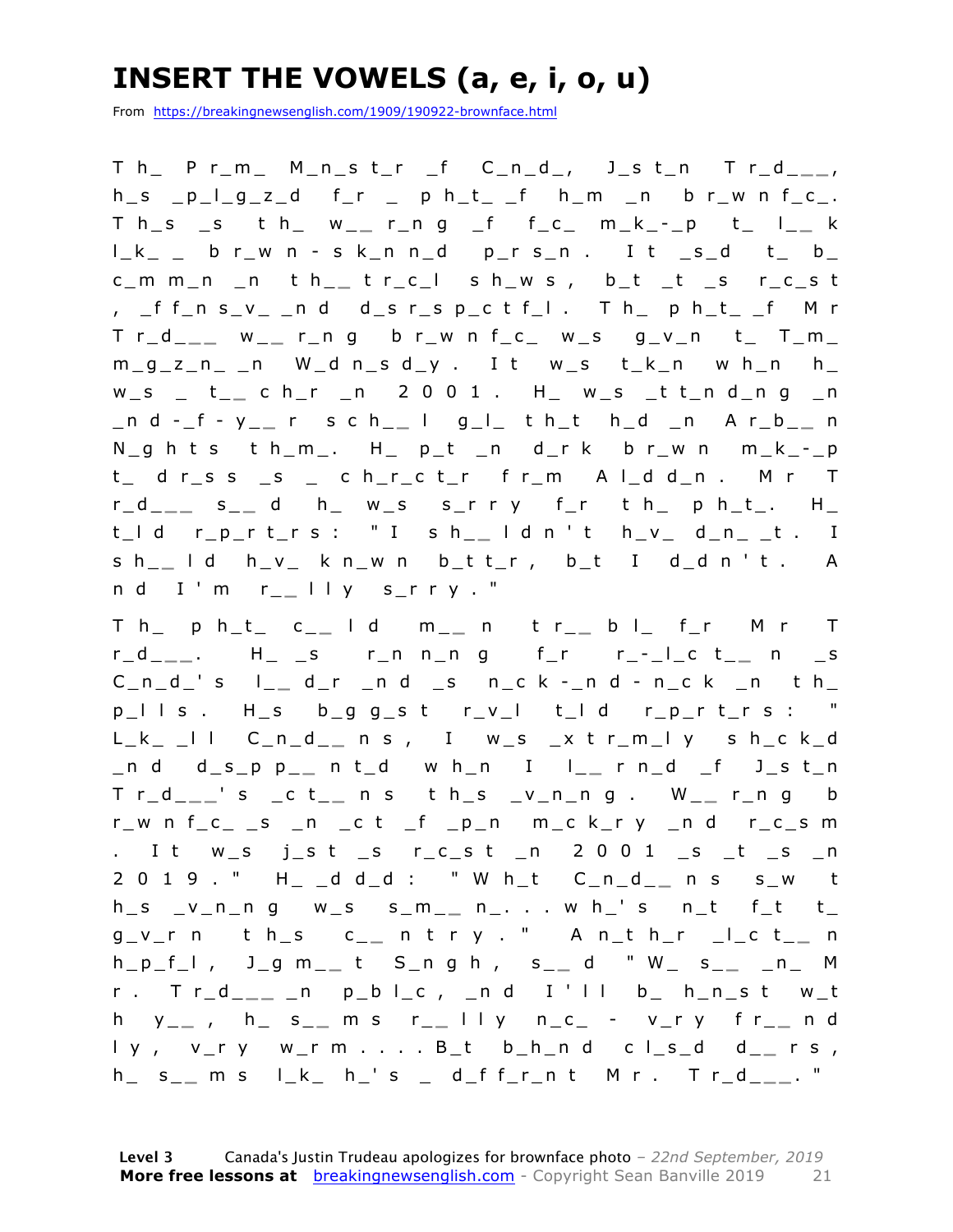#### **PUNCTUATE THE TEXT AND ADD CAPITALS**

From https://breakingnewsenglish.com/1909/190922-brownface.html

the prime minister of canada justin trudeau has apologized for a photo of him in brownface this is the wearing of face makeup to look like a brownskinned person it used to be common in theatrical shows but it is racist offensive and disrespectful the photo of mr trudeau wearing brownface was given to time magazine on wednesday it was taken when he was a teacher in 2001 he was attending an endofyear school gala that had an arabian nights theme he put on dark brown makeup to dress as a character from aladdin mr trudeau said he was sorry for the photo he told reporters i shouldnt have done it i should have known better but i didnt and im really sorry

the photo could mean trouble for mr trudeau he is running for reelection as canadas leader and is neckandneck in the polls his biggest rival told reporters like all canadians i was extremely shocked and disappointed when i learned of justin trudeaus actions this evening wearing brownface is an act of open mockery and racism it was just as racist in 2001 as it is in 2019 he added what canadians saw this evening was someone whos not fit to govern this country another election hopeful jagmeet singh said we see one mr trudeau in public and ill be honest with you he seems really nice very friendly very warm but behind closed doors he seems like hes a different mr trudeau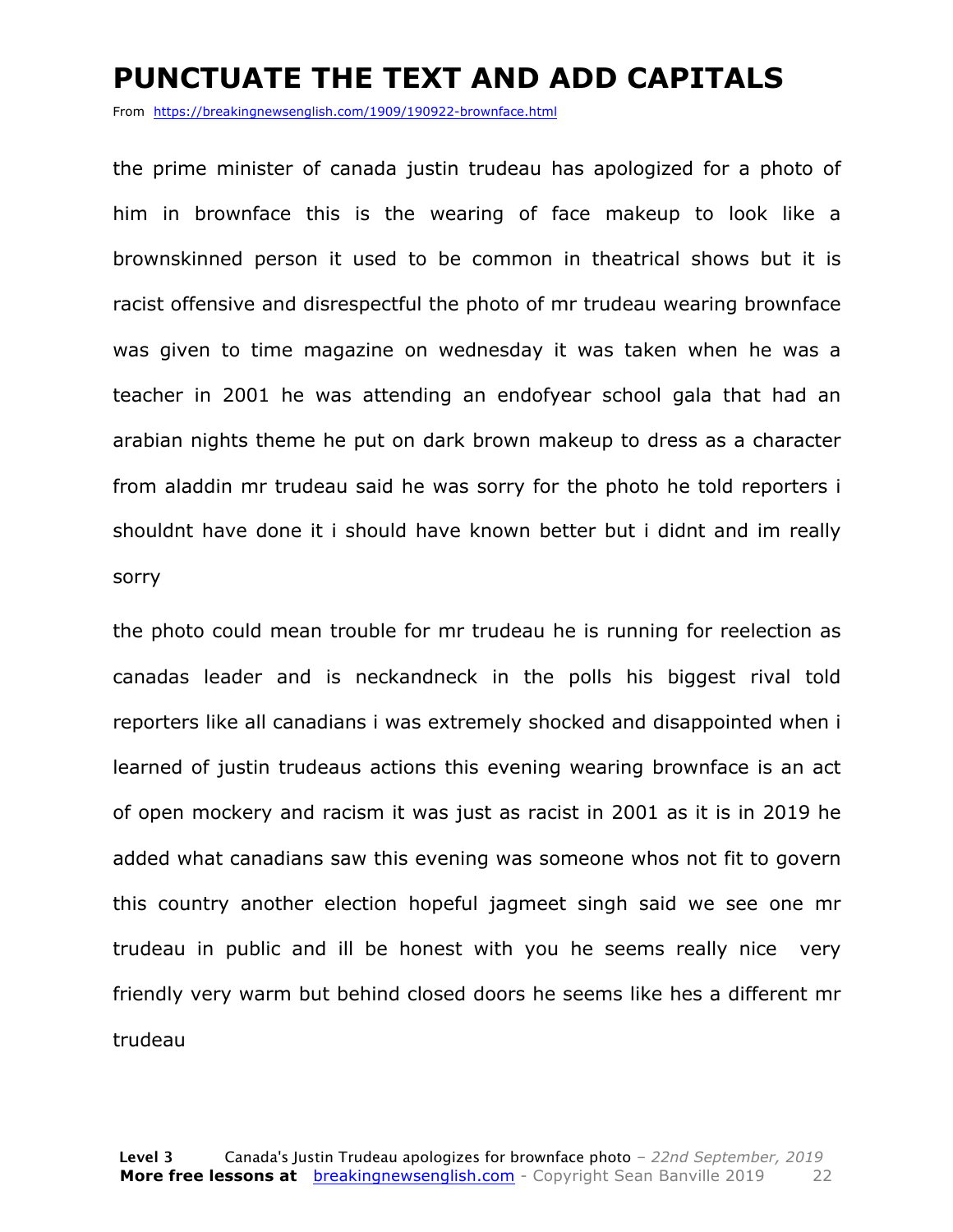### **PUT A SLASH ( / ) WHERE THE SPACES ARE**

From https://breakingnewsenglish.com/1909/190922-brownface.html

ThePrimeMinisterofCanada,JustinTrudeau,hasapologizedforaphoto ofhiminbrownface.Thisisthewearingoffacemake-uptolooklikeabro wn-skinnedperson.Itusedtobecommonintheatricalshows,butitisrac ist,offensiveanddisrespectful.ThephotoofMrTrudeauwearingbrownf acewasgiventoTimemagazineonWednesday.Itwastakenwhenhewa sateacherin2001.Hewasattendinganend-of-yearschoolgalathatha danArabianNightstheme.Heputondarkbrownmake-uptodressasac haracterfromAladdin.MrTrudeausaidhewassorryforthephoto.Hetold reporters:"Ishouldn'thavedoneit.Ishouldhaveknownbetter,butIdid n't.AndI'mreallysorry."ThephotocouldmeantroubleforMrTrudeau.H eisrunningforre-electionasCanada'sleaderandisneck-and-neckinth epolls.Hisbiggestrivaltoldreporters:"LikeallCanadians,Iwasextreme lyshockedanddisappointedwhenIlearnedofJustinTrudeau'sactionsth isevening.Wearingbrownfaceisanactofopenmockeryandracism.Itw asjustasracistin2001asitisin2019."Headded:"WhatCanadianssawth iseveningwassomeone...who'snotfittogovernthiscountry."Anothere lectionhopeful,JagmeetSingh,said"WeseeoneMr.Trudeauinpublic,a ndI'llbehonestwithyou,heseemsreallynice-veryfriendly,verywarm.. ..Butbehindcloseddoors,heseemslikehe'sadifferentMr.Trudeau."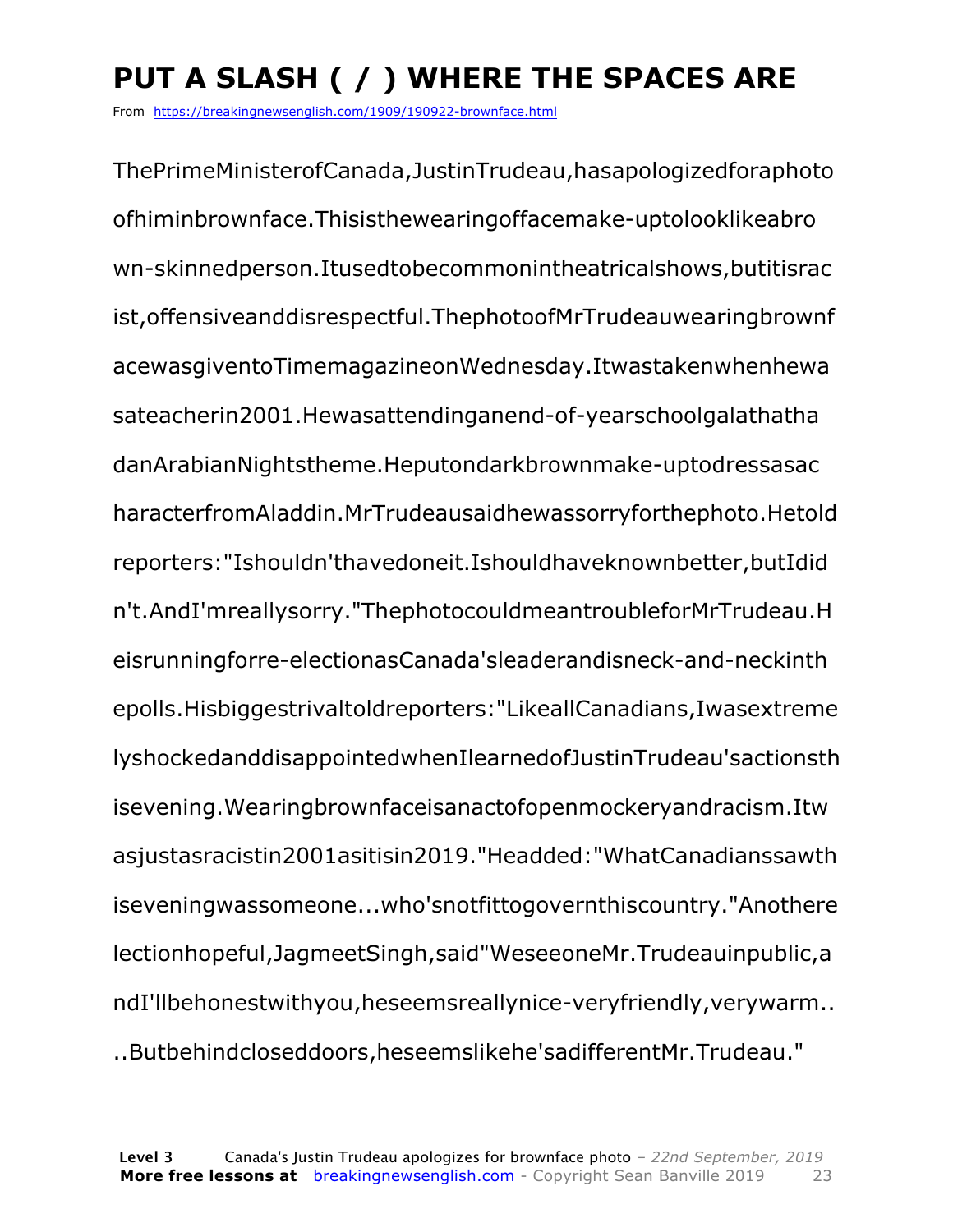### **FREE WRITING**

From https://breakingnewsenglish.com/1909/190922-brownface.html

Write about **brownface** for 10 minutes. Comment on your partner's paper.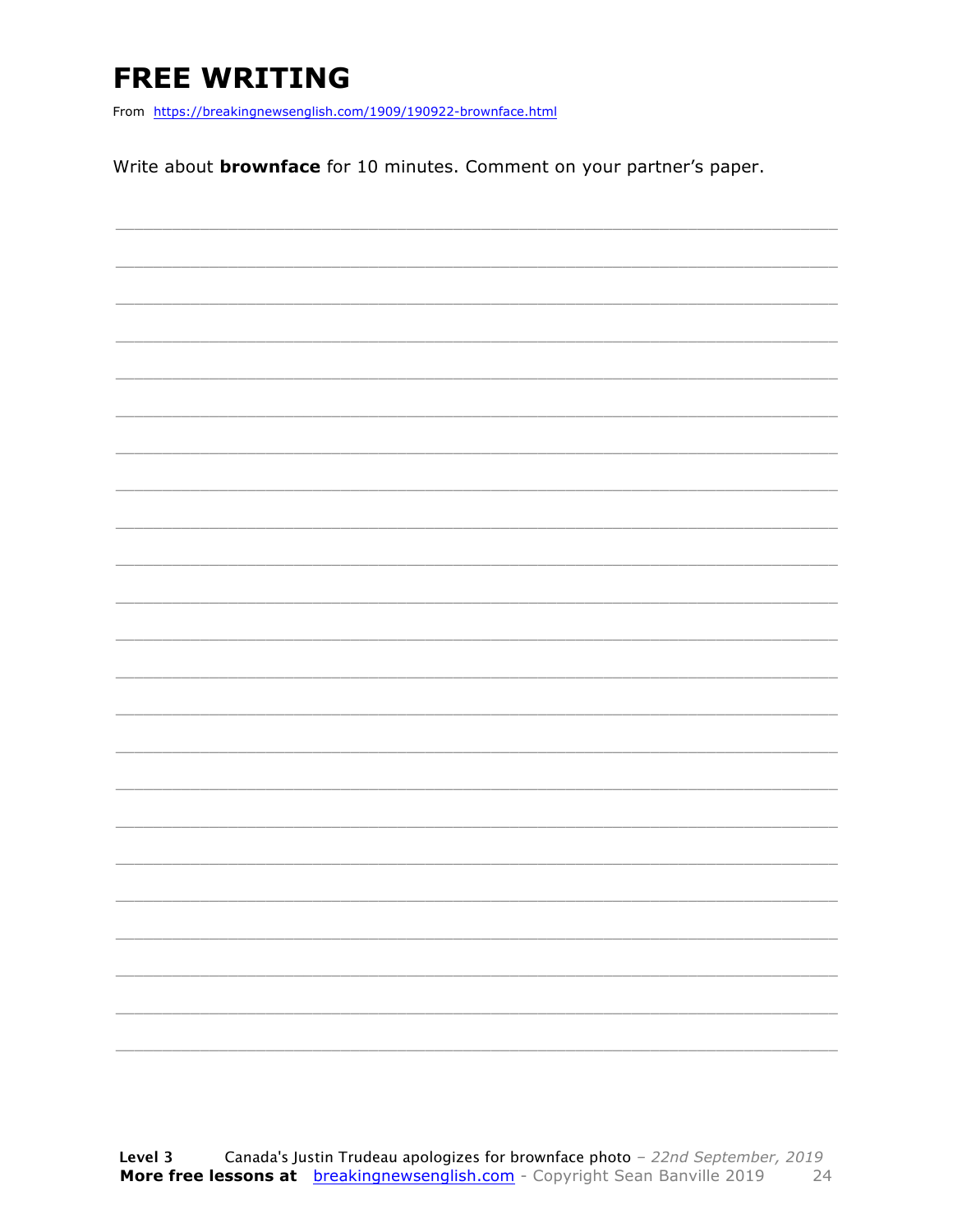### **ACADEMIC WRITING**

From https://breakingnewsenglish.com/1909/190922-brownface.html

Canada's leader should step down because of the brownface photo. Discuss.

|  | ___                      |
|--|--------------------------|
|  |                          |
|  | $\overline{\phantom{a}}$ |
|  |                          |
|  |                          |
|  |                          |
|  |                          |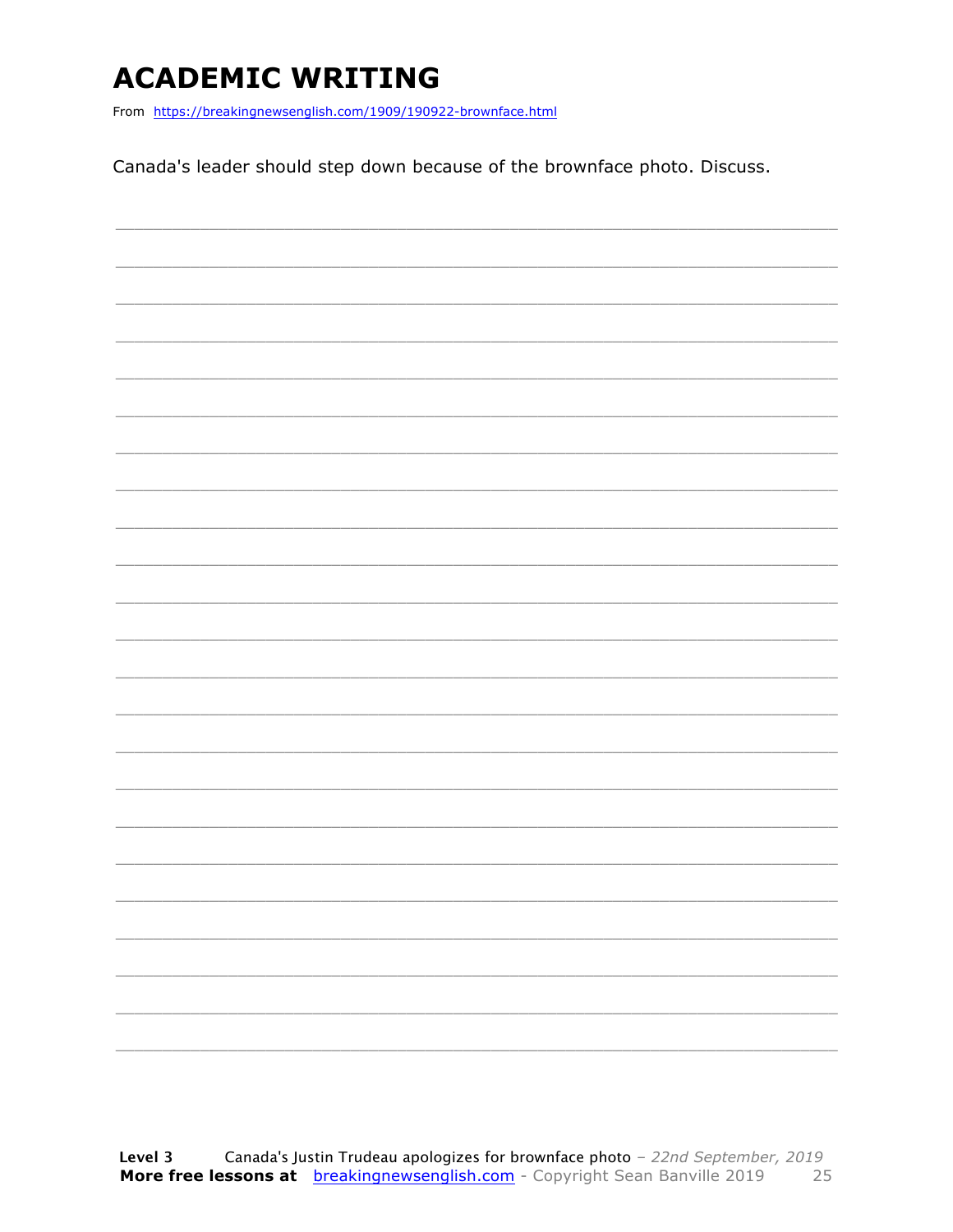### **HOMEWORK**

**1. VOCABULARY EXTENSION:** Choose several of the words from the text. Use a dictionary or Google's search field (or another search engine) to build up more associations / collocations of each word.

**2. INTERNET:** Search the Internet and find out more about this news story. Share what you discover with your partner(s) in the next lesson.

**3. BROWNFACE:** Make a poster about brownface. Show your work to your classmates in the next lesson. Did you all have similar things?

**4. STEP DOWN:** Write a magazine article about Canada's leader having to step down because of the brownface photo. Include imaginary interviews with people who are for and against this.

Read what you wrote to your classmates in the next lesson. Write down any new words and expressions you hear from your partner(s).

**5. WHAT HAPPENED NEXT?** Write a newspaper article about the next stage in this news story. Read what you wrote to your classmates in the next lesson. Give each other feedback on your articles.

**6. LETTER:** Write a letter to an expert on brownface. Ask him/her three questions about it. Give him/her three of your opinions on the Justin Trudeau photo. Read your letter to your partner(s) in your next lesson. Your partner(s) will answer your questions.